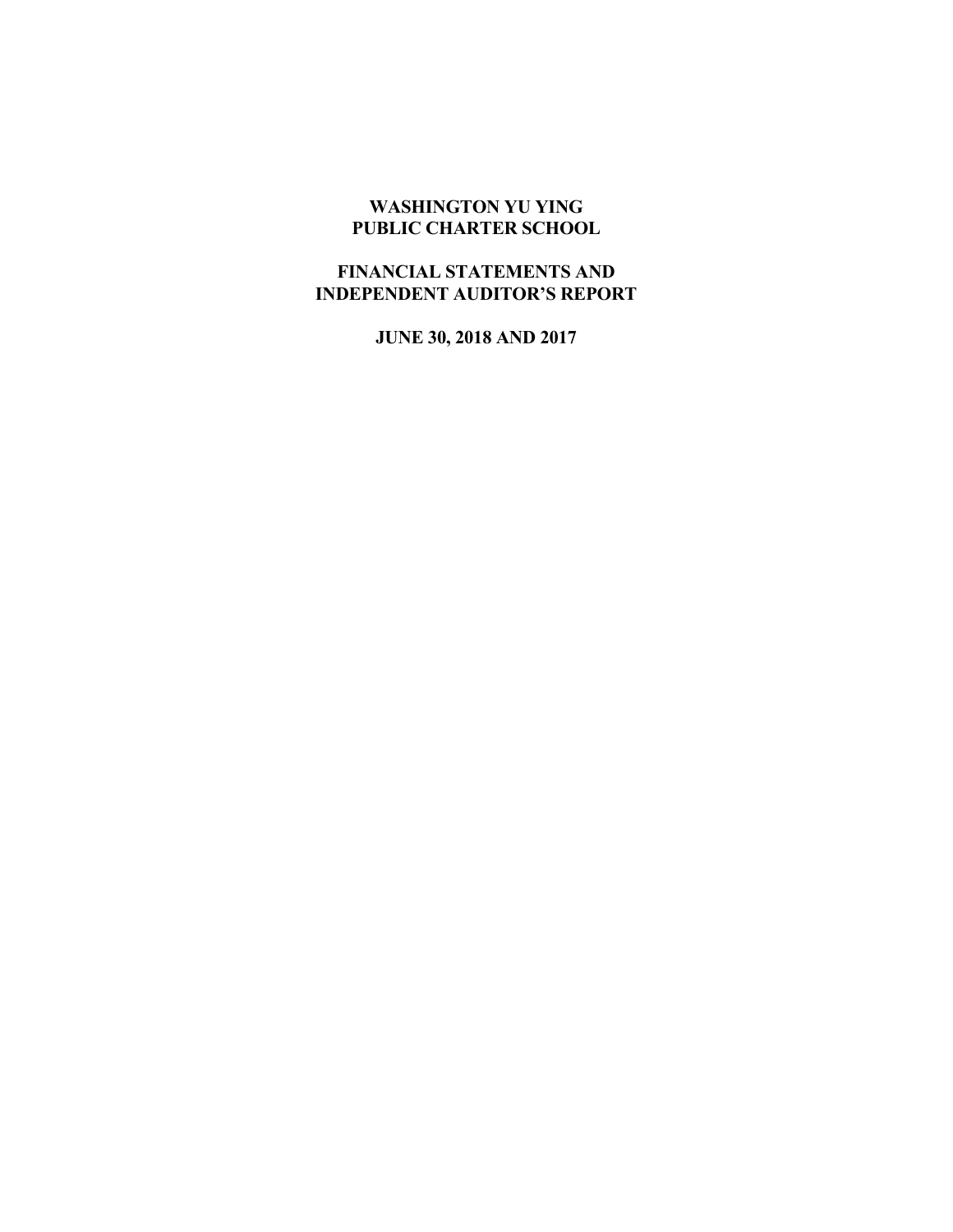## **TABLE OF CONTENTS**

|                                                                                                                                                                            | Page No  |
|----------------------------------------------------------------------------------------------------------------------------------------------------------------------------|----------|
| <b>INDEPENDENT AUDITOR'S REPORT</b>                                                                                                                                        | $1-2$    |
| <b>FINANCIAL STATEMENTS</b>                                                                                                                                                |          |
| <b>Statements of Financial Position</b>                                                                                                                                    | 3        |
| <b>Statements of Activities</b>                                                                                                                                            | 4        |
| Statement of Functional Expenses, Year Ended June 30, 2018                                                                                                                 | 5        |
| Statement of Functional Expenses, Year Ended June 30, 2017                                                                                                                 | 6        |
| <b>Statements of Cash Flows</b>                                                                                                                                            | 7        |
| Notes to the Financial Statements                                                                                                                                          | $8 - 17$ |
| Independent Auditor's Report on Internal Control Over<br>Financial Reporting and on Compliance and Other Matters<br>Based on an Audit of Financial Statements Performed in |          |
| Accordance with Government Auditing Standards                                                                                                                              | 18-19    |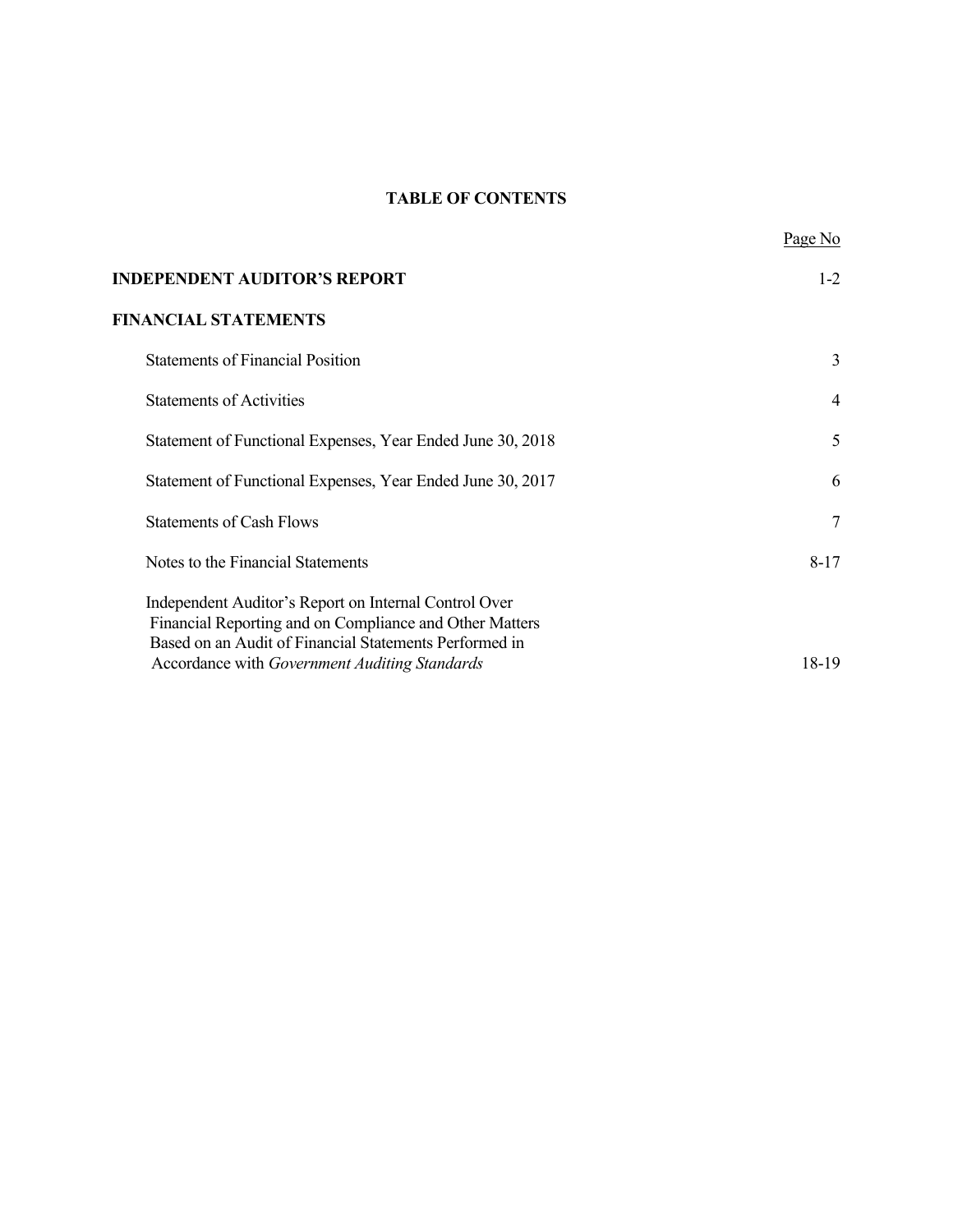

1730 Rhode Island Avenue, NW Suite 800 Washington, DC 20036 (202) 296-3306 Fax: (202) 296-0059

Independent Auditor's Report

The Board of Trustees Washington Yu Ying Public Charter School Washington, DC

## **Report on the Financial Statements**

We have audited the accompanying financial statements of Washington Yu Ying Public Charter School (a nonprofit organization), which comprise the statements of financial position as of June 30, 2018 and 2017, and the related statements of activities, functional expenses, and cash flows for the years then ended, and the related notes to the financial statements.

## **Management's Responsibility for the Financial Statements**

Management is responsible for the preparation and fair presentation of these financial statements in accordance with accounting principles generally accepted in the United States of America; this includes the design, implementation, and maintenance of internal control relevant to the preparation and fair presentation of financial statements that are free from material misstatement, whether due to fraud or error.

## **Auditor's Responsibility**

Our responsibility is to express an opinion on these financial statements based on our audits. We conducted our audits in accordance with auditing standards generally accepted in the United States of America and the standards applicable to financial audits contained in *Government Auditing Standards,* issued by the Comptroller General of the United States. Those standards require that we plan and perform the audit to obtain reasonable assurance about whether the financial statements are free from material misstatement.

An audit involves performing procedures to obtain audit evidence about the amounts and disclosures in the financial statements. The procedures selected depend on the auditor's judgment, including the assessment of the risks of material misstatement of the financial statements, whether due to fraud or error. In making those risk assessments, the auditor considers internal control relevant to the entity's preparation and fair presentation of the financial statements in order to design audit procedures that are appropriate in the circumstances, but not for the purpose of expressing an opinion on the effectiveness of the entity's internal control. Accordingly, we express no such opinion. An audit also includes evaluating the appropriateness of accounting policies used and the reasonableness of significant accounting estimates made by management, as well as evaluating the overall presentation of the financial statements.

We believe that the audit evidence we have obtained is sufficient and appropriate to provide a basis for our audit opinion.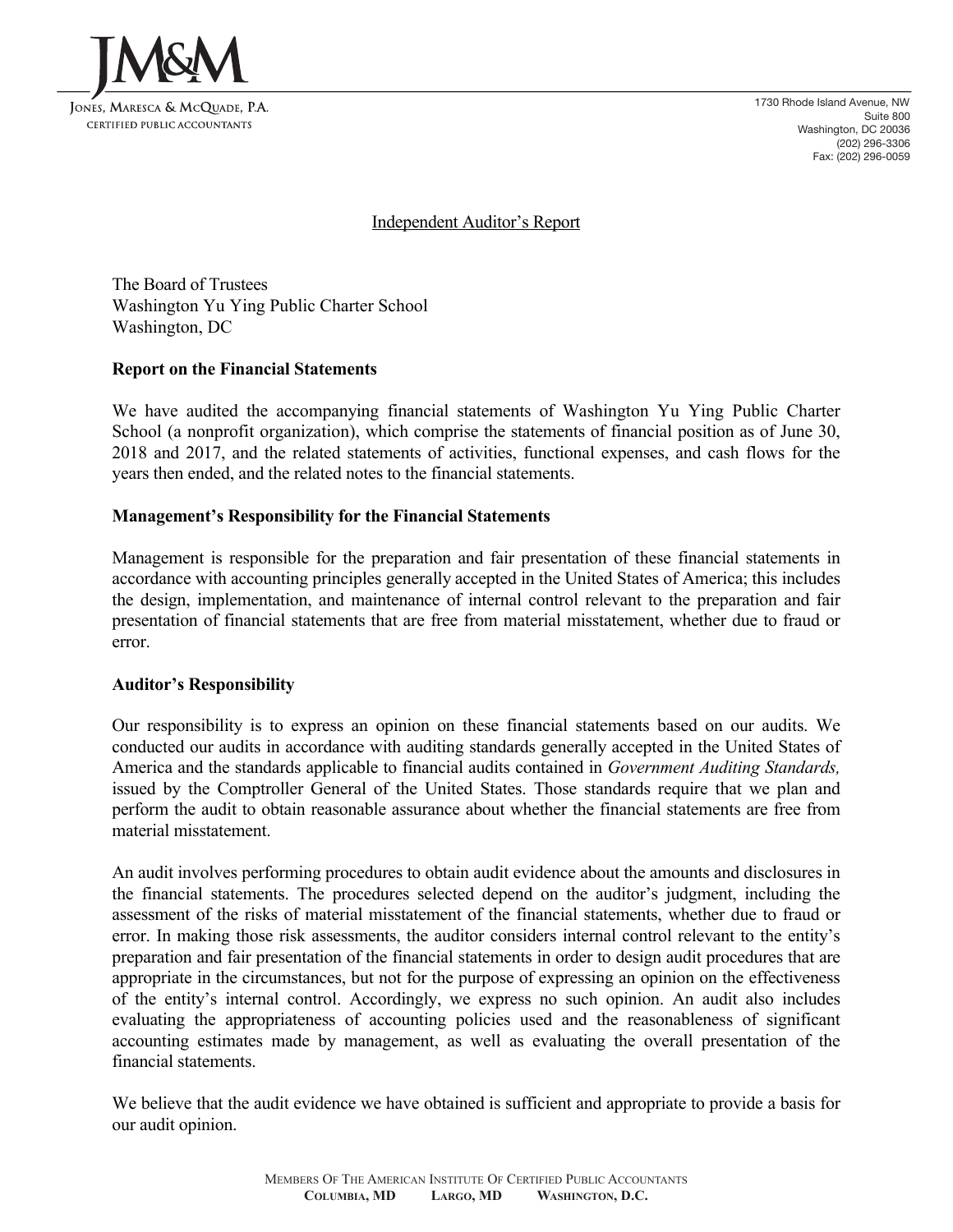Independent Auditor's Report Page 2

## **Opinion**

In our opinion, the financial statements referred to above present fairly, in all material respects, the financial position of Washington Yu Ying Public Charter School as of June 30, 2018 and 2017, and the changes in its net assets and its cash flows for the years then ended in accordance with accounting principles generally accepted in the United States of America.

## **Other Reporting Required by** *Government Auditing Standards*

In accordance with *Government Auditing Standards*, we have also issued our report dated October 15, 2018, on our consideration of Washington Yu Ying Public Charter School's internal control over financial reporting and on our tests of its compliance with certain provisions of laws, regulations, contracts, and grant agreements and other matters. The purpose of that report is to describe the scope of our testing of internal control over financial reporting and compliance and the results of that testing, and not to provide an opinion on internal control over financial reporting or on compliance. That report is an integral part of an audit performed in accordance with *Government Auditing Standards* in considering Washington Yu Ying Public Charter School's internal control over financial reporting and compliance.

Jam Marinea & Mc Quade PA

Washington, DC October 15, 2018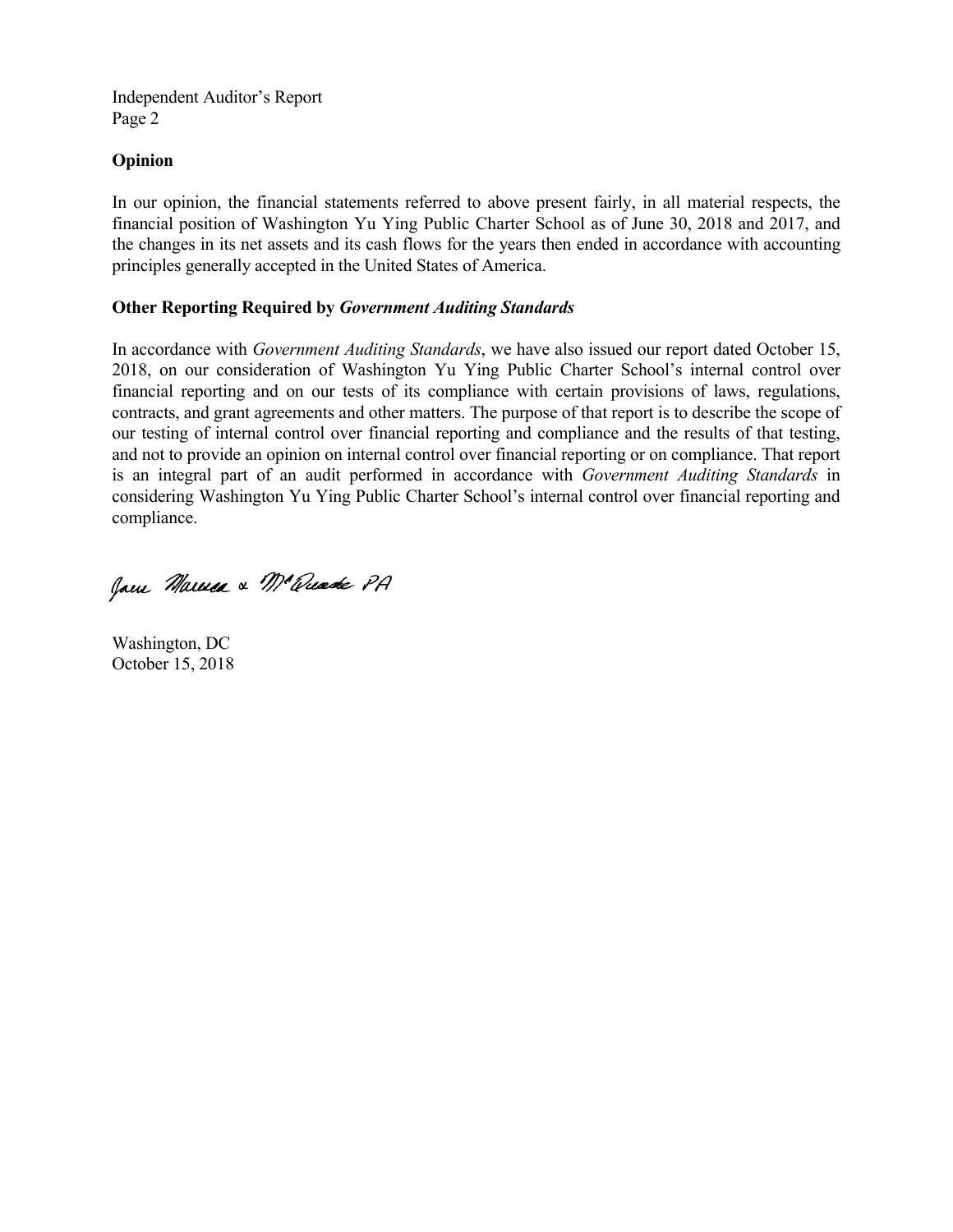## **WASHINGTON YU YING PUBLIC CHARTER SCHOOL STATEMENTS OF FINANCIAL POSITION JUNE 30, 2018 AND 2017**

|                                                  | 2018         |            |    | 2017       |
|--------------------------------------------------|--------------|------------|----|------------|
| <b>ASSETS</b>                                    |              |            |    |            |
| <b>CURRENT ASSETS</b>                            |              |            |    |            |
| Cash and cash equivalents                        | $\mathbb{S}$ | 7,687,109  | \$ | 8,128,736  |
| Investments                                      |              | 2,108,152  |    |            |
| Grants receivable                                |              | 224,915    |    | 87,765     |
| Accounts receivable                              |              | 27,298     |    | 7,668      |
| Prepaid expenses                                 |              | 103,036    |    | 103,901    |
| Security deposits                                |              | 3,914      |    | 4,895      |
| Interest rate swap                               |              | 41,760     |    |            |
| <b>Total Current Assets</b>                      |              | 10,196,184 |    | 8,332,965  |
| <b>NONCURRENT ASSETS</b>                         |              |            |    |            |
| Property and equipment, net                      |              | 15,206,258 |    | 15,605,871 |
| <b>TOTAL ASSETS</b>                              | S            | 25,402,442 | \$ | 23,938,836 |
| <b>LIABILITIES AND NET ASSETS</b>                |              |            |    |            |
| <b>CURRENT LIABILITIES</b>                       |              |            |    |            |
| Accounts payable and accrued expenses            | $\mathbf S$  | 331,862    | \$ | 254,500    |
| Accrued salaries and related expenses            |              | 310,610    |    | 342,494    |
| Deferred revenue                                 |              | 5,110      |    | 555        |
| Capital lease obligation, current                |              | 12,740     |    | 11,755     |
| Current maturity of long-term debt               |              | 440,000    |    | 424,672    |
| <b>Total Current Liabilities</b>                 |              | 1,100,322  |    | 1,033,976  |
| <b>NONCURRENT LIABILITIES</b>                    |              |            |    |            |
| Interest rate swap                               |              |            |    | 148,067    |
| Capital lease obligation, net of current portion |              | 8,629      |    | 21,286     |
| Long-term debt, net                              |              | 11,370,113 |    | 11,798,724 |
| <b>Total Noncurrent Liabilities</b>              |              | 11,378,742 |    | 11,968,077 |
| <b>TOTAL LIABILITIES</b>                         |              | 12,479,064 |    | 13,002,053 |
| <b>NET ASSETS</b>                                |              |            |    |            |
| Unrestricted                                     |              | 12,833,895 |    | 10,909,777 |
| Temporarily restricted                           |              | 89,483     |    | 27,006     |
| <b>Total Net Assets</b>                          |              | 12,923,378 |    | 10,936,783 |
| <b>TOTAL LIABILITIES AND NET ASSETS</b>          | Ÿ            | 25,402,442 | \$ | 23,938,836 |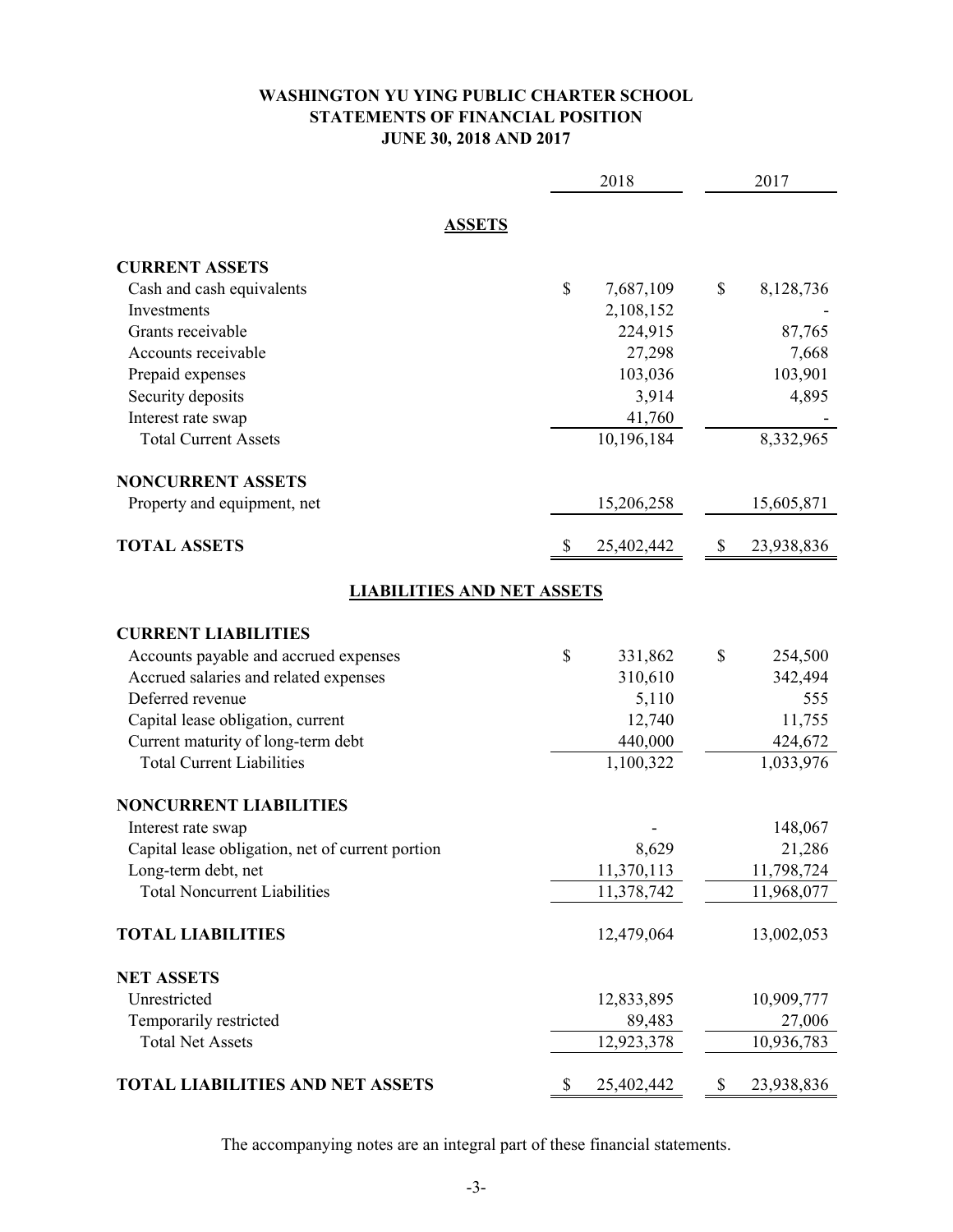## **WASHINGTON YU YING PUBLIC CHARTER SCHOOL STATEMENTS OF ACTIVITIES YEARS ENDED JUNE 30, 2018 AND 2017**

|                                            |                  | 2018         |              | 2017            |                |                 |  |  |
|--------------------------------------------|------------------|--------------|--------------|-----------------|----------------|-----------------|--|--|
|                                            |                  | Temporarily  |              | Temporarily     |                |                 |  |  |
|                                            | Unrestricted     | Restricted   | Total        | Unrestricted    | Restricted     | Total           |  |  |
| <b>REVENUE AND SUPPORT</b>                 |                  |              |              |                 |                |                 |  |  |
| Per pupil appropriations                   | \$<br>7,983,249  | \$           | 7,983,249    | 7,137,554<br>\$ | \$             | 7,137,554<br>\$ |  |  |
| Per pupil facility allowance               | 1,848,590        |              | 1,848,590    | 1,783,804       |                | 1,783,804       |  |  |
| Federal entitlements and grants            | 460,396          |              | 460,396      | 254,635         |                | 254,635         |  |  |
| Other grants and contributions             | 109,385          | 107,964      | 217,349      | 141,661         | 15,680         | 157,341         |  |  |
| Donated services and materials             | 191,637          |              | 191,637      | 82,058          |                | 82,058          |  |  |
| Program service fees                       | 1,014,364        |              | 1,014,364    | 967,434         |                | 967,434         |  |  |
| Investment income                          | 9,393            |              | 9,393        | 1,820           |                | 1,820           |  |  |
| Change in fair value of interest rate swap | 189,827          |              | 189,827      | 291,476         |                | 291,476         |  |  |
| Other revenues                             | 31,658           |              | 31,658       | 31,848          |                | 31,848          |  |  |
| Net assets released from restrictions      | 45,487           | (45, 487)    |              | 31,465          | (31, 465)      |                 |  |  |
| <b>Total Revenue and Support</b>           | 11,883,986       | 62,477       | 11,946,463   | 10,723,755      | (15,785)       | 10,707,970      |  |  |
| <b>EXPENSES</b>                            |                  |              |              |                 |                |                 |  |  |
| Program/Educational services               | 7,861,063        |              | 7,861,063    | 7,378,911       |                | 7,378,911       |  |  |
| Management and general                     | 1,812,072        |              | 1,812,072    | 1,514,217       | $\overline{a}$ | 1,514,217       |  |  |
| Fundraising                                | 286,733          |              | 286,733      | 151,600         |                | 151,600         |  |  |
| <b>Total Expenses</b>                      | 9,959,868        | $\sim$       | 9,959,868    | 9,044,728       |                | 9,044,728       |  |  |
| <b>CHANGE IN NET ASSETS</b>                | 1,924,118        | 62,477       | 1,986,595    | 1,679,027       | (15,785)       | 1,663,242       |  |  |
| NET ASSETS, beginning of year              | 10,909,777       | 27,006       | 10,936,783   | 9,230,750       | 42,791         | 9,273,541       |  |  |
| NET ASSETS, end of year                    | 12,833,895<br>\$ | \$<br>89,483 | \$12,923,378 | \$10,909,777    | \$<br>27,006   | \$10,936,783    |  |  |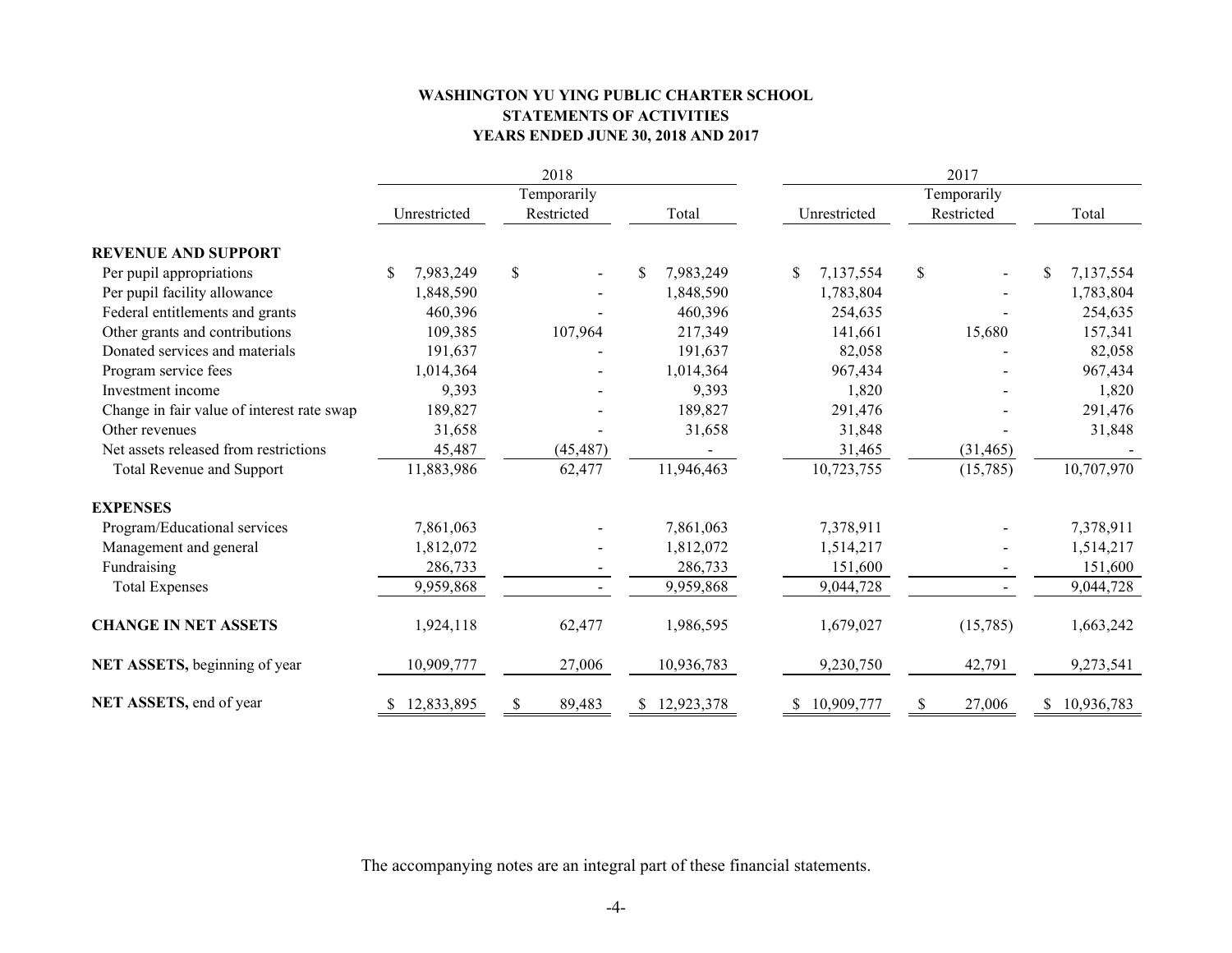#### **WASHINGTON YU YING PUBLIC CHARTER SCHOOL STATEMENT OF FUNCTIONAL EXPENSES YEAR ENDED JUNE 30, 2018**

| Management<br>Program/<br>Educational<br>and General<br><b>Fundraising</b><br><b>Total</b><br><b>Personnel Costs</b><br>\$<br>\$<br>\$<br><b>Salaries</b><br>4,630,557<br>\$<br>865,613<br>100,183<br>5,596,353<br>90,829<br>10,512<br>Employee benefits<br>485,887<br>587,228<br>Payroll taxes<br>346,156<br>64,709<br>7,489<br>418,354<br>Professional development<br>132,978<br>24,858<br>2,877<br>160,713<br>Other staff-related expense<br>69,231<br>12,942<br>1,498<br>83,671<br><b>Total Personnel Costs</b><br>5,664,809<br>1,058,951<br>122,559<br>6,846,319<br><b>Direct Student Costs</b><br>Supplies, materials, snacks<br>151,511<br>151,511<br>Fieldwork and other transportation<br>62,792<br>62,792<br>Contracted instruction fees<br>392,091<br>392,091<br>Textbooks<br>29,951<br>29,951<br>22,410<br>22,410<br>Student assessments<br>Student food service program<br>148,430<br>148,430<br>Other student costs<br>34,886<br>34,886<br><b>Total Direct Student Costs</b><br>842,071<br>842,071<br><b>Occupancy Expense</b><br>Rent<br>392<br>2,088<br>45<br>2,525<br>55,981<br>10,466<br>1,211<br>67,658<br>Maintenance and repairs<br>Utilities and garbage removal<br>104,937<br>2,270<br>19,617<br>126,824<br>Contracted building services<br>166,010<br>3,592<br>31,033<br>200,635<br>386<br>Janitorial supplies<br>17,866<br>3,341<br>21,593<br>Depreciation and amortization - facilities<br>6,923<br>319,982<br>59,815<br>386,720<br>Interest<br>8,350<br>385,971<br>72,152<br>466,473<br>196,816<br><b>Total Occupancy Expense</b><br>1,052,835<br>22,777<br>1,272,428<br><b>Office Expense</b><br>Office supplies<br>37,616<br>814<br>7,032<br>45,462<br>Office expense and equipment rental<br>584<br>3,130<br>68<br>3,782<br>Telephone<br>512<br>23,680<br>4,428<br>28,620<br>Postage<br>2,702<br>506<br>58<br>3,266<br>Printing and copying<br>121<br>5,583<br>1,043<br>6,747<br>Computer support<br>34,040<br>6,364<br>736<br>41,140<br>2,309<br>129,017<br><b>Total Office Expense</b><br>106,751<br>19,957 |
|---------------------------------------------------------------------------------------------------------------------------------------------------------------------------------------------------------------------------------------------------------------------------------------------------------------------------------------------------------------------------------------------------------------------------------------------------------------------------------------------------------------------------------------------------------------------------------------------------------------------------------------------------------------------------------------------------------------------------------------------------------------------------------------------------------------------------------------------------------------------------------------------------------------------------------------------------------------------------------------------------------------------------------------------------------------------------------------------------------------------------------------------------------------------------------------------------------------------------------------------------------------------------------------------------------------------------------------------------------------------------------------------------------------------------------------------------------------------------------------------------------------------------------------------------------------------------------------------------------------------------------------------------------------------------------------------------------------------------------------------------------------------------------------------------------------------------------------------------------------------------------------------------------------------------------------------------------------------------------------------------------------------------------------------|
|                                                                                                                                                                                                                                                                                                                                                                                                                                                                                                                                                                                                                                                                                                                                                                                                                                                                                                                                                                                                                                                                                                                                                                                                                                                                                                                                                                                                                                                                                                                                                                                                                                                                                                                                                                                                                                                                                                                                                                                                                                             |
|                                                                                                                                                                                                                                                                                                                                                                                                                                                                                                                                                                                                                                                                                                                                                                                                                                                                                                                                                                                                                                                                                                                                                                                                                                                                                                                                                                                                                                                                                                                                                                                                                                                                                                                                                                                                                                                                                                                                                                                                                                             |
|                                                                                                                                                                                                                                                                                                                                                                                                                                                                                                                                                                                                                                                                                                                                                                                                                                                                                                                                                                                                                                                                                                                                                                                                                                                                                                                                                                                                                                                                                                                                                                                                                                                                                                                                                                                                                                                                                                                                                                                                                                             |
|                                                                                                                                                                                                                                                                                                                                                                                                                                                                                                                                                                                                                                                                                                                                                                                                                                                                                                                                                                                                                                                                                                                                                                                                                                                                                                                                                                                                                                                                                                                                                                                                                                                                                                                                                                                                                                                                                                                                                                                                                                             |
|                                                                                                                                                                                                                                                                                                                                                                                                                                                                                                                                                                                                                                                                                                                                                                                                                                                                                                                                                                                                                                                                                                                                                                                                                                                                                                                                                                                                                                                                                                                                                                                                                                                                                                                                                                                                                                                                                                                                                                                                                                             |
|                                                                                                                                                                                                                                                                                                                                                                                                                                                                                                                                                                                                                                                                                                                                                                                                                                                                                                                                                                                                                                                                                                                                                                                                                                                                                                                                                                                                                                                                                                                                                                                                                                                                                                                                                                                                                                                                                                                                                                                                                                             |
|                                                                                                                                                                                                                                                                                                                                                                                                                                                                                                                                                                                                                                                                                                                                                                                                                                                                                                                                                                                                                                                                                                                                                                                                                                                                                                                                                                                                                                                                                                                                                                                                                                                                                                                                                                                                                                                                                                                                                                                                                                             |
|                                                                                                                                                                                                                                                                                                                                                                                                                                                                                                                                                                                                                                                                                                                                                                                                                                                                                                                                                                                                                                                                                                                                                                                                                                                                                                                                                                                                                                                                                                                                                                                                                                                                                                                                                                                                                                                                                                                                                                                                                                             |
|                                                                                                                                                                                                                                                                                                                                                                                                                                                                                                                                                                                                                                                                                                                                                                                                                                                                                                                                                                                                                                                                                                                                                                                                                                                                                                                                                                                                                                                                                                                                                                                                                                                                                                                                                                                                                                                                                                                                                                                                                                             |
|                                                                                                                                                                                                                                                                                                                                                                                                                                                                                                                                                                                                                                                                                                                                                                                                                                                                                                                                                                                                                                                                                                                                                                                                                                                                                                                                                                                                                                                                                                                                                                                                                                                                                                                                                                                                                                                                                                                                                                                                                                             |
|                                                                                                                                                                                                                                                                                                                                                                                                                                                                                                                                                                                                                                                                                                                                                                                                                                                                                                                                                                                                                                                                                                                                                                                                                                                                                                                                                                                                                                                                                                                                                                                                                                                                                                                                                                                                                                                                                                                                                                                                                                             |
|                                                                                                                                                                                                                                                                                                                                                                                                                                                                                                                                                                                                                                                                                                                                                                                                                                                                                                                                                                                                                                                                                                                                                                                                                                                                                                                                                                                                                                                                                                                                                                                                                                                                                                                                                                                                                                                                                                                                                                                                                                             |
|                                                                                                                                                                                                                                                                                                                                                                                                                                                                                                                                                                                                                                                                                                                                                                                                                                                                                                                                                                                                                                                                                                                                                                                                                                                                                                                                                                                                                                                                                                                                                                                                                                                                                                                                                                                                                                                                                                                                                                                                                                             |
|                                                                                                                                                                                                                                                                                                                                                                                                                                                                                                                                                                                                                                                                                                                                                                                                                                                                                                                                                                                                                                                                                                                                                                                                                                                                                                                                                                                                                                                                                                                                                                                                                                                                                                                                                                                                                                                                                                                                                                                                                                             |
|                                                                                                                                                                                                                                                                                                                                                                                                                                                                                                                                                                                                                                                                                                                                                                                                                                                                                                                                                                                                                                                                                                                                                                                                                                                                                                                                                                                                                                                                                                                                                                                                                                                                                                                                                                                                                                                                                                                                                                                                                                             |
|                                                                                                                                                                                                                                                                                                                                                                                                                                                                                                                                                                                                                                                                                                                                                                                                                                                                                                                                                                                                                                                                                                                                                                                                                                                                                                                                                                                                                                                                                                                                                                                                                                                                                                                                                                                                                                                                                                                                                                                                                                             |
|                                                                                                                                                                                                                                                                                                                                                                                                                                                                                                                                                                                                                                                                                                                                                                                                                                                                                                                                                                                                                                                                                                                                                                                                                                                                                                                                                                                                                                                                                                                                                                                                                                                                                                                                                                                                                                                                                                                                                                                                                                             |
|                                                                                                                                                                                                                                                                                                                                                                                                                                                                                                                                                                                                                                                                                                                                                                                                                                                                                                                                                                                                                                                                                                                                                                                                                                                                                                                                                                                                                                                                                                                                                                                                                                                                                                                                                                                                                                                                                                                                                                                                                                             |
|                                                                                                                                                                                                                                                                                                                                                                                                                                                                                                                                                                                                                                                                                                                                                                                                                                                                                                                                                                                                                                                                                                                                                                                                                                                                                                                                                                                                                                                                                                                                                                                                                                                                                                                                                                                                                                                                                                                                                                                                                                             |
|                                                                                                                                                                                                                                                                                                                                                                                                                                                                                                                                                                                                                                                                                                                                                                                                                                                                                                                                                                                                                                                                                                                                                                                                                                                                                                                                                                                                                                                                                                                                                                                                                                                                                                                                                                                                                                                                                                                                                                                                                                             |
|                                                                                                                                                                                                                                                                                                                                                                                                                                                                                                                                                                                                                                                                                                                                                                                                                                                                                                                                                                                                                                                                                                                                                                                                                                                                                                                                                                                                                                                                                                                                                                                                                                                                                                                                                                                                                                                                                                                                                                                                                                             |
|                                                                                                                                                                                                                                                                                                                                                                                                                                                                                                                                                                                                                                                                                                                                                                                                                                                                                                                                                                                                                                                                                                                                                                                                                                                                                                                                                                                                                                                                                                                                                                                                                                                                                                                                                                                                                                                                                                                                                                                                                                             |
|                                                                                                                                                                                                                                                                                                                                                                                                                                                                                                                                                                                                                                                                                                                                                                                                                                                                                                                                                                                                                                                                                                                                                                                                                                                                                                                                                                                                                                                                                                                                                                                                                                                                                                                                                                                                                                                                                                                                                                                                                                             |
|                                                                                                                                                                                                                                                                                                                                                                                                                                                                                                                                                                                                                                                                                                                                                                                                                                                                                                                                                                                                                                                                                                                                                                                                                                                                                                                                                                                                                                                                                                                                                                                                                                                                                                                                                                                                                                                                                                                                                                                                                                             |
|                                                                                                                                                                                                                                                                                                                                                                                                                                                                                                                                                                                                                                                                                                                                                                                                                                                                                                                                                                                                                                                                                                                                                                                                                                                                                                                                                                                                                                                                                                                                                                                                                                                                                                                                                                                                                                                                                                                                                                                                                                             |
|                                                                                                                                                                                                                                                                                                                                                                                                                                                                                                                                                                                                                                                                                                                                                                                                                                                                                                                                                                                                                                                                                                                                                                                                                                                                                                                                                                                                                                                                                                                                                                                                                                                                                                                                                                                                                                                                                                                                                                                                                                             |
|                                                                                                                                                                                                                                                                                                                                                                                                                                                                                                                                                                                                                                                                                                                                                                                                                                                                                                                                                                                                                                                                                                                                                                                                                                                                                                                                                                                                                                                                                                                                                                                                                                                                                                                                                                                                                                                                                                                                                                                                                                             |
|                                                                                                                                                                                                                                                                                                                                                                                                                                                                                                                                                                                                                                                                                                                                                                                                                                                                                                                                                                                                                                                                                                                                                                                                                                                                                                                                                                                                                                                                                                                                                                                                                                                                                                                                                                                                                                                                                                                                                                                                                                             |
|                                                                                                                                                                                                                                                                                                                                                                                                                                                                                                                                                                                                                                                                                                                                                                                                                                                                                                                                                                                                                                                                                                                                                                                                                                                                                                                                                                                                                                                                                                                                                                                                                                                                                                                                                                                                                                                                                                                                                                                                                                             |
|                                                                                                                                                                                                                                                                                                                                                                                                                                                                                                                                                                                                                                                                                                                                                                                                                                                                                                                                                                                                                                                                                                                                                                                                                                                                                                                                                                                                                                                                                                                                                                                                                                                                                                                                                                                                                                                                                                                                                                                                                                             |
|                                                                                                                                                                                                                                                                                                                                                                                                                                                                                                                                                                                                                                                                                                                                                                                                                                                                                                                                                                                                                                                                                                                                                                                                                                                                                                                                                                                                                                                                                                                                                                                                                                                                                                                                                                                                                                                                                                                                                                                                                                             |
|                                                                                                                                                                                                                                                                                                                                                                                                                                                                                                                                                                                                                                                                                                                                                                                                                                                                                                                                                                                                                                                                                                                                                                                                                                                                                                                                                                                                                                                                                                                                                                                                                                                                                                                                                                                                                                                                                                                                                                                                                                             |
|                                                                                                                                                                                                                                                                                                                                                                                                                                                                                                                                                                                                                                                                                                                                                                                                                                                                                                                                                                                                                                                                                                                                                                                                                                                                                                                                                                                                                                                                                                                                                                                                                                                                                                                                                                                                                                                                                                                                                                                                                                             |
|                                                                                                                                                                                                                                                                                                                                                                                                                                                                                                                                                                                                                                                                                                                                                                                                                                                                                                                                                                                                                                                                                                                                                                                                                                                                                                                                                                                                                                                                                                                                                                                                                                                                                                                                                                                                                                                                                                                                                                                                                                             |
|                                                                                                                                                                                                                                                                                                                                                                                                                                                                                                                                                                                                                                                                                                                                                                                                                                                                                                                                                                                                                                                                                                                                                                                                                                                                                                                                                                                                                                                                                                                                                                                                                                                                                                                                                                                                                                                                                                                                                                                                                                             |
|                                                                                                                                                                                                                                                                                                                                                                                                                                                                                                                                                                                                                                                                                                                                                                                                                                                                                                                                                                                                                                                                                                                                                                                                                                                                                                                                                                                                                                                                                                                                                                                                                                                                                                                                                                                                                                                                                                                                                                                                                                             |
|                                                                                                                                                                                                                                                                                                                                                                                                                                                                                                                                                                                                                                                                                                                                                                                                                                                                                                                                                                                                                                                                                                                                                                                                                                                                                                                                                                                                                                                                                                                                                                                                                                                                                                                                                                                                                                                                                                                                                                                                                                             |
| <b>General Expense</b>                                                                                                                                                                                                                                                                                                                                                                                                                                                                                                                                                                                                                                                                                                                                                                                                                                                                                                                                                                                                                                                                                                                                                                                                                                                                                                                                                                                                                                                                                                                                                                                                                                                                                                                                                                                                                                                                                                                                                                                                                      |
| 50,172<br>9,379<br>1,085<br>60,636<br>Insurance                                                                                                                                                                                                                                                                                                                                                                                                                                                                                                                                                                                                                                                                                                                                                                                                                                                                                                                                                                                                                                                                                                                                                                                                                                                                                                                                                                                                                                                                                                                                                                                                                                                                                                                                                                                                                                                                                                                                                                                             |
| 103,605<br>Authorizer fees<br>103,605                                                                                                                                                                                                                                                                                                                                                                                                                                                                                                                                                                                                                                                                                                                                                                                                                                                                                                                                                                                                                                                                                                                                                                                                                                                                                                                                                                                                                                                                                                                                                                                                                                                                                                                                                                                                                                                                                                                                                                                                       |
| 155,331<br>Accounting, auditing and payroll<br>155,331                                                                                                                                                                                                                                                                                                                                                                                                                                                                                                                                                                                                                                                                                                                                                                                                                                                                                                                                                                                                                                                                                                                                                                                                                                                                                                                                                                                                                                                                                                                                                                                                                                                                                                                                                                                                                                                                                                                                                                                      |
| 20,878<br>Legal fees<br>7,222<br>13,656                                                                                                                                                                                                                                                                                                                                                                                                                                                                                                                                                                                                                                                                                                                                                                                                                                                                                                                                                                                                                                                                                                                                                                                                                                                                                                                                                                                                                                                                                                                                                                                                                                                                                                                                                                                                                                                                                                                                                                                                     |
| Other professional and fundraising fees<br>72,673<br>102,671<br>175,344                                                                                                                                                                                                                                                                                                                                                                                                                                                                                                                                                                                                                                                                                                                                                                                                                                                                                                                                                                                                                                                                                                                                                                                                                                                                                                                                                                                                                                                                                                                                                                                                                                                                                                                                                                                                                                                                                                                                                                     |
| Dues, fees, and fines<br>38,248<br>21,800<br>60,048                                                                                                                                                                                                                                                                                                                                                                                                                                                                                                                                                                                                                                                                                                                                                                                                                                                                                                                                                                                                                                                                                                                                                                                                                                                                                                                                                                                                                                                                                                                                                                                                                                                                                                                                                                                                                                                                                                                                                                                         |
| Other general expense<br>40,103<br>19,629<br>59,732                                                                                                                                                                                                                                                                                                                                                                                                                                                                                                                                                                                                                                                                                                                                                                                                                                                                                                                                                                                                                                                                                                                                                                                                                                                                                                                                                                                                                                                                                                                                                                                                                                                                                                                                                                                                                                                                                                                                                                                         |
| Donated services<br>129,311<br>163,374<br>34,063                                                                                                                                                                                                                                                                                                                                                                                                                                                                                                                                                                                                                                                                                                                                                                                                                                                                                                                                                                                                                                                                                                                                                                                                                                                                                                                                                                                                                                                                                                                                                                                                                                                                                                                                                                                                                                                                                                                                                                                            |
| Donated materials<br>200<br>200                                                                                                                                                                                                                                                                                                                                                                                                                                                                                                                                                                                                                                                                                                                                                                                                                                                                                                                                                                                                                                                                                                                                                                                                                                                                                                                                                                                                                                                                                                                                                                                                                                                                                                                                                                                                                                                                                                                                                                                                             |
| Depreciation - operating assets<br>58,652<br>10,964<br>1,269<br>70,885                                                                                                                                                                                                                                                                                                                                                                                                                                                                                                                                                                                                                                                                                                                                                                                                                                                                                                                                                                                                                                                                                                                                                                                                                                                                                                                                                                                                                                                                                                                                                                                                                                                                                                                                                                                                                                                                                                                                                                      |
| <b>Total General Expense</b><br>194,597<br>536,348<br>139,088<br>870,033                                                                                                                                                                                                                                                                                                                                                                                                                                                                                                                                                                                                                                                                                                                                                                                                                                                                                                                                                                                                                                                                                                                                                                                                                                                                                                                                                                                                                                                                                                                                                                                                                                                                                                                                                                                                                                                                                                                                                                    |
| <b>Total Expenses</b><br>\$<br>\$<br>\$<br>\$<br>7,861,063<br>1,812,072<br>286,733<br>9,959,868                                                                                                                                                                                                                                                                                                                                                                                                                                                                                                                                                                                                                                                                                                                                                                                                                                                                                                                                                                                                                                                                                                                                                                                                                                                                                                                                                                                                                                                                                                                                                                                                                                                                                                                                                                                                                                                                                                                                             |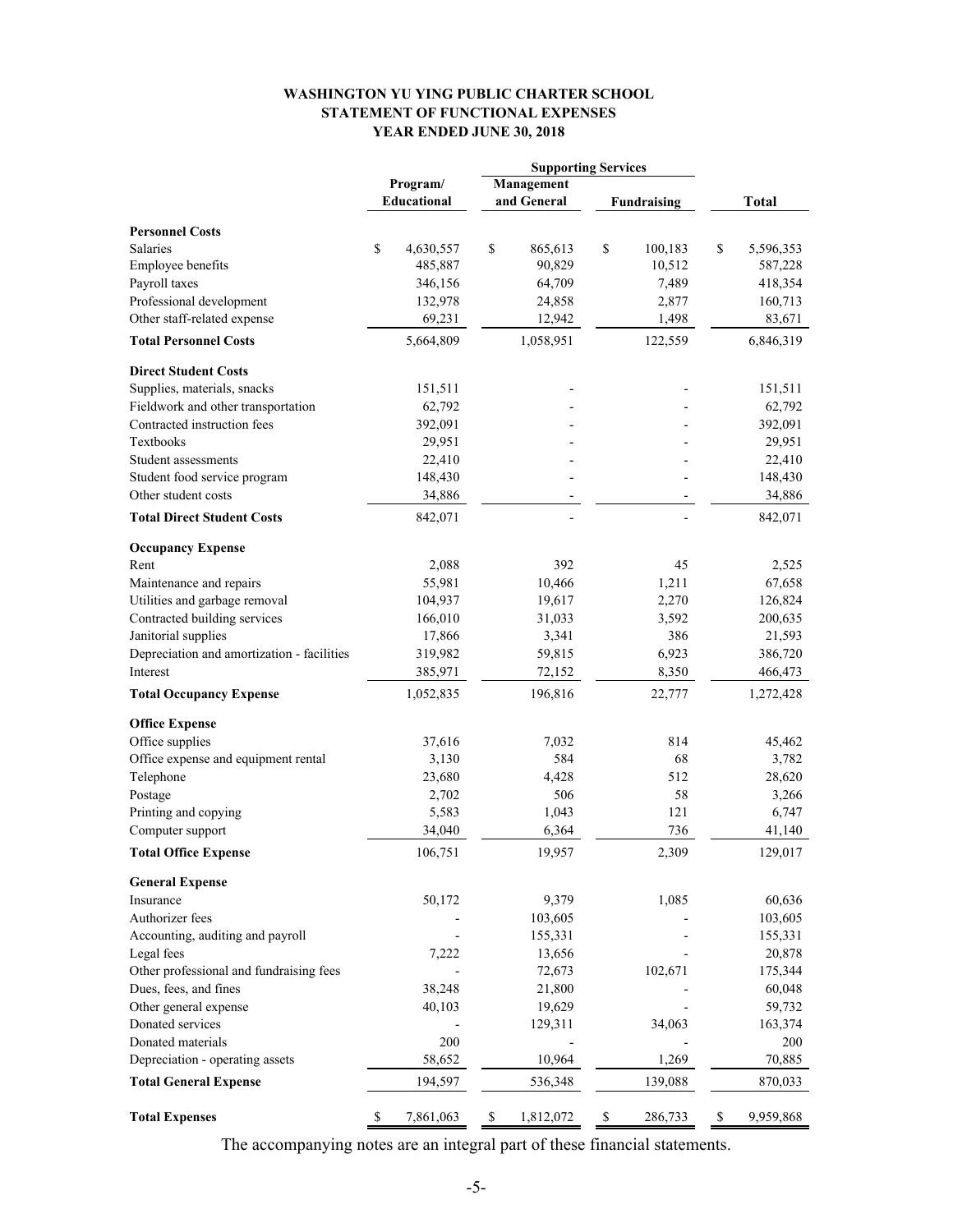#### **WASHINGTON YU YING PUBLIC CHARTER SCHOOL STATEMENT OF FUNCTIONAL EXPENSES YEAR ENDED JUNE 30, 2017**

|                                            |                    | <b>Supporting Services</b> |             |    |                    |                 |
|--------------------------------------------|--------------------|----------------------------|-------------|----|--------------------|-----------------|
|                                            | Program/           |                            | Management  |    |                    |                 |
|                                            | <b>Educational</b> |                            | and General |    | <b>Fundraising</b> | <b>Total</b>    |
| <b>Personnel Costs</b>                     |                    |                            |             |    |                    |                 |
| <b>Salaries</b>                            | \$<br>4,451,444    | \$                         | 743,760     | \$ | 74,291             | \$<br>5,269,495 |
| Employee benefits                          | 482,223            |                            | 80,572      |    | 8,048              | 570,843         |
| Payroll taxes                              | 303,742            |                            | 50,750      |    | 5,069              | 359,561         |
| Professional development                   | 83,741             |                            | 13,992      |    | 1,398              | 99,131          |
| Other staff-related expense                | 54,487             |                            | 9,104       |    | 909                | 64,500          |
| <b>Total Personnel Costs</b>               | 5,375,637          |                            | 898,178     |    | 89,715             | 6,363,530       |
| <b>Direct Student Costs</b>                |                    |                            |             |    |                    |                 |
| Supplies, materials, snacks                | 176,433            |                            |             |    |                    | 176,433         |
| Fieldwork and other transportation         | 23,728             |                            |             |    |                    | 23,728          |
| Contracted instruction fees                | 308,913            |                            |             |    |                    | 308,913         |
| <b>Textbooks</b>                           | 9,259              |                            |             |    |                    | 9,259           |
| Student assessments                        | 31,382             |                            |             |    |                    | 31,382          |
| Student food service program               | 160,618            |                            |             |    |                    | 160,618         |
| Other student costs                        | 25,533             |                            |             |    |                    | 25,533          |
| <b>Total Direct Student Costs</b>          | 735,866            |                            |             |    |                    | 735,866         |
| <b>Occupancy Expense</b>                   |                    |                            |             |    |                    |                 |
| Maintenance and repairs                    | 44,344             |                            | 7,409       |    | 740                | 52,493          |
| Utilities and garbage removal              | 100,339            |                            | 16,764      |    | 1,675              | 118,778         |
| Contracted building services               | 156,131            |                            | 26,087      |    | 2,606              | 184,824         |
| Janitorial supplies                        | 19,982             |                            | 3,339       |    | 333                | 23,654          |
| Depreciation and amortization - facilities | 325,987            |                            | 54,250      |    | 5,657              | 385,894         |
| Interest                                   | 338,934            |                            | 56,846      |    | 5,440              | 401,220         |
| <b>Total Occupancy Expense</b>             | 985,717            |                            | 164,695     |    | 16,451             | 1,166,863       |
| <b>Office Expense</b>                      |                    |                            |             |    |                    |                 |
| Office supplies                            | 33,809             |                            | 5,649       |    | 564                | 40,022          |
| Office expense and equipment rental        | 3,739              |                            | 625         |    | 62                 | 4,426           |
| Telephone                                  | 21,640             |                            | 3,616       |    | 361                | 25,617          |
| Postage                                    | 763                |                            | 127         |    | 13                 | 903             |
| Printing and copying                       | 2,682              |                            | 447         |    | 45                 | 3,174           |
| Computer support                           | 33,579             |                            | 5,610       |    | 560                | 39,749          |
| <b>Total Office Expense</b>                | 96,212             |                            | 16,074      |    | 1,605              | 113,891         |
| <b>General Expense</b>                     |                    |                            |             |    |                    |                 |
| Insurance                                  | 47,124             |                            | 7,873       |    | 786                | 55,783          |
| Authorizer fees                            |                    |                            | 102,120     |    |                    | 102,120         |
| Accounting, auditing and payroll           |                    |                            | 150,159     |    |                    | 150,159         |
| Legal fees                                 | 7,993              |                            | 10,272      |    |                    | 18,265          |
| Other professional and fundraising fees    |                    |                            | 103,864     |    | 41,690             | 145,554         |
| Dues, fees, and fines                      | 34,127             |                            | 22,053      |    |                    | 56,180          |
| Other general expense                      | 1,586              |                            | 14,884      |    |                    | 16,470          |
| Donated services                           | 13,312             |                            | 10,500      |    |                    | 23,812          |
| Donated materials                          | 272                |                            |             |    |                    | 272             |
| Depreciation - operating assets            | 81,065             |                            | 13,545      |    | 1,353              | 95,963          |
| <b>Total General Expense</b>               | 185,479            |                            | 435,270     |    | 43,829             | 664,578         |
|                                            |                    |                            |             |    |                    |                 |
| <b>Total Expenses</b>                      | \$<br>7,378,911    | \$                         | 1,514,217   | \$ | 151,600            | \$<br>9,044,728 |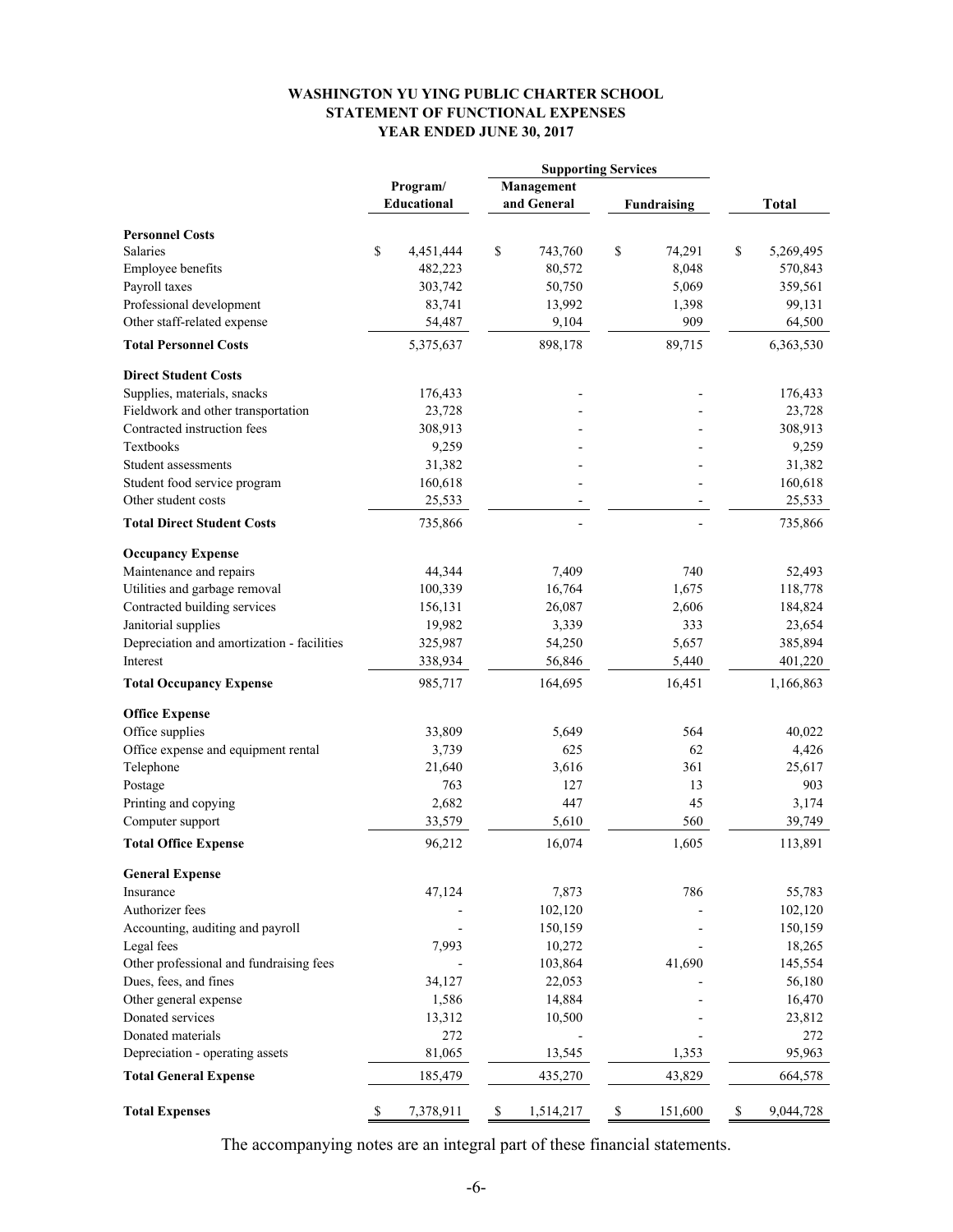## **WASHINGTON YU YING PUBLIC CHARTER SCHOOL STATEMENTS OF CASH FLOWS YEARS ENDED JUNE 30, 2018 AND 2017**

| 2018                                                      |                           |             |    | 2017       |  |  |
|-----------------------------------------------------------|---------------------------|-------------|----|------------|--|--|
| <b>CASH FLOWS FROM OPERATING ACTIVITIES</b>               |                           |             |    |            |  |  |
| Change in net assets                                      | \$                        | 1,986,595   | \$ | 1,663,242  |  |  |
| Adjustments to reconcile change in net assets to net cash |                           |             |    |            |  |  |
| provided by operating activities                          |                           |             |    |            |  |  |
| Depreciation and amortization                             |                           | 457,605     |    | 481,857    |  |  |
| Change in fair value of interest rate swap                |                           | (189, 827)  |    | (291, 476) |  |  |
| Amortization of debt issuance costs                       |                           | 11,391      |    | 11,388     |  |  |
| Investment income                                         |                           | (8, 152)    |    |            |  |  |
| Decrease (increase) in assets:                            |                           |             |    |            |  |  |
| Grants receivable                                         |                           | (137, 150)  |    | 58,617     |  |  |
| Accounts receivable                                       |                           | (19,630)    |    | (514)      |  |  |
| Prepaid expenses                                          |                           | 865         |    | 17,159     |  |  |
| Security deposits                                         |                           | 981         |    | 8,500      |  |  |
| (Decrease) increase in liabilities:                       |                           |             |    |            |  |  |
| Accounts payable and accrued expenses                     |                           | 77,362      |    | 102,413    |  |  |
| Accrued salaries and related expenses                     |                           | (31, 884)   |    | 22,178     |  |  |
| Deferred revenue                                          |                           | 4,555       |    | (935)      |  |  |
| Net Cash Provided by Operating Activities                 |                           | 2,152,711   |    | 2,072,429  |  |  |
| <b>CASH FLOWS FROM INVESTING ACTIVITIES</b>               |                           |             |    |            |  |  |
| Purchase of investments                                   |                           | (2,100,000) |    |            |  |  |
| Purchase of property and equipment                        |                           | (69, 383)   |    | (163,904)  |  |  |
| Net Cash Used for Investing Activities                    |                           | (2,169,383) |    | (163,904)  |  |  |
| <b>CASH FLOWS FROM FINANCING ACTIVITIES</b>               |                           |             |    |            |  |  |
| Capital lease obligation payments                         |                           | (11,672)    |    | (11,100)   |  |  |
| Principal payments on debt                                |                           | (413, 283)  |    | (409,000)  |  |  |
| Net Cash Used for Financing Activities                    |                           | (424, 955)  |    | (420, 100) |  |  |
| NET INCREASE IN CASH AND CASH EQUIVALENTS                 |                           | (441, 627)  |    | 1,488,425  |  |  |
| CASH AND CASH EQUIVALENTS, beginning of year              |                           | 8,128,736   |    | 6,640,311  |  |  |
| CASH AND CASH EQUIVALENTS, end of year                    | $\boldsymbol{\mathsf{S}}$ | 7,687,109   | \$ | 8,128,736  |  |  |
| SUPPLEMENTAL DISCLOSURE OF CASH FLOW INFORMATION          |                           |             |    |            |  |  |
| Cash paid for interest                                    | \$                        | 466,473     | \$ | 386,458    |  |  |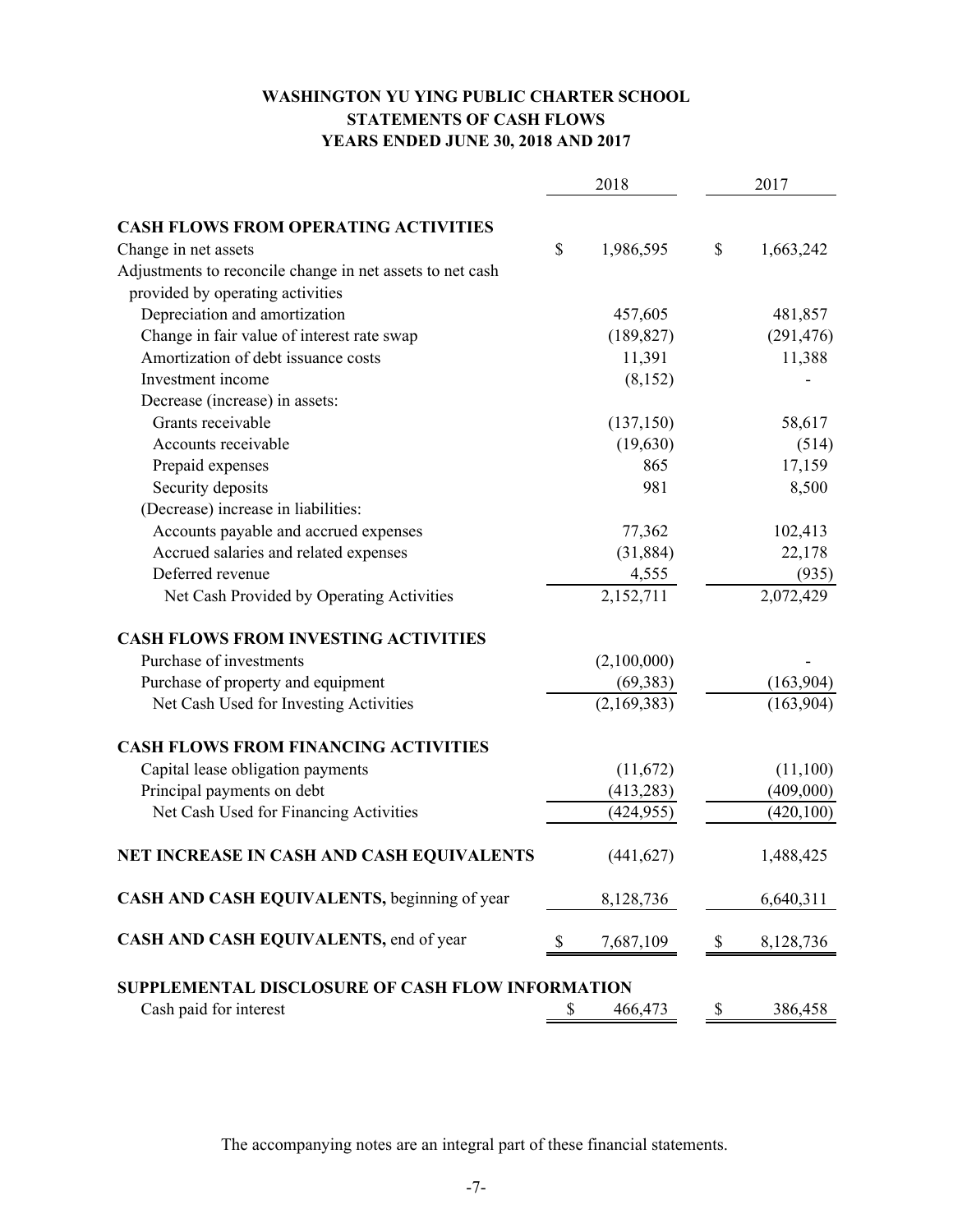## **NOTE A – ORGANIZATION AND NATURE OF BUSINESS**

Washington Yu Ying Public Charter School ("Yu Ying"), a District of Columbia not-for-profit Corporation, was incorporated on March 10, 2006, exclusively for educational purposes. Yu Ying operates as part of the District of Columbia Public Charter School system. Yu Ying aims to spark the fire of lifelong learning by providing a world class education for students in our nation's capital. As the first public school in Washington, DC to offer Chinese language immersion, Yu Ying combines language immersion with the inquiry-based curricula of the International Baccalaureate Organization.

Yu Ying was founded on the premise that fluency in more than one language develops a greater ability to communicate with, and to understand other cultures and that Chinese is a language of the future. Chinese is spoken by one in five people on the planet. As our economic connections to China strengthen and our political destinies become more intertwined, Chinese is increasingly being identified as an important international language. Yu Ying students who graduate speaking Chinese fluently will be well-positioned to enter college and the job market.

Yu Ying's primary sources of support are local appropriations for Charter Schools from the District of Columbia Government.

#### Basic Programs

Yu Ying is on the leading edge of elementary education by combining a Chinese language immersion program with the state-of-the-art International Baccalaureate curriculum framework. Translated, Yu Ying means "nurturing excellence."

In January 2008, Yu Ying was granted its charter by the District of Columbia Public Charter School Board. When the school opened its doors to 130 students in September 2008, it was the only school of its kind, public or private, in the city and wider metropolitan area. That group of students, representing Pre-K, Kindergarten and First Grade, were the first to experience Yu Ying's innovative Chinese language immersion program: students learn all subjects in both languages. Each day they alternate between their Chinese and English classrooms which are led by native speakers of both languages.

Each year since its inception Yu Ying's student population has increased. During the year ending June 30, 2018 and 2017, Yu Ying educated 579 and 571 students, respectively, in grades pre-k 3 through 5th.

Yu Ying had a successful enrollment process in Spring 2018. Demand for this innovative program resulted in more than 1,800 applications for about 70 spots for new families for the 2018-19 school year. Yu Ying welcomed 569 students for the upcoming school year.

Yu Ying's permanent campus includes a 44,000 square foot facility on three acres. Yu Ying originally financed the purchase of the building in 2011 and has many amenities, including a large nature center and a Chinese/English library. During 2014, Yu Ying constructed additional classrooms, administrative space, and small group space to keep up with the growing demand and high student retention.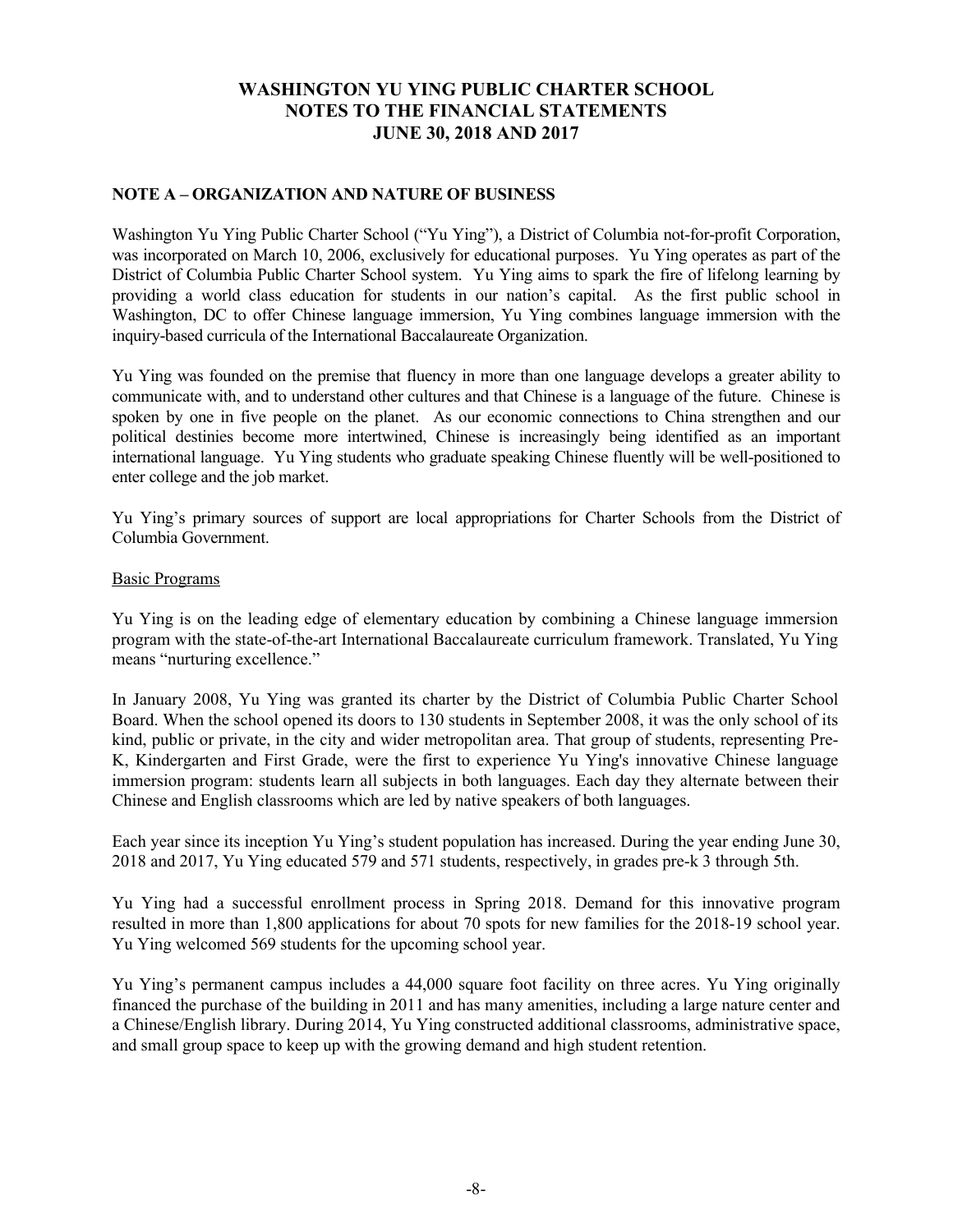(continued)

## **NOTE B – SUMMARY OF SIGNIFICANT ACCOUNTING POLICIES**

#### Basis of Presentation

Financial statement presentation follows Financial Accounting Standards Board ("FASB") Accounting Standards Codification ("ASC") Topic Not-for-Profit Entities. In accordance with the topic, Yu Ying reports information regarding its financial position and activities according to three classes of net assets: unrestricted net assets, temporarily restricted net assets, and permanently restricted net assets.

*Unrestricted Net Assets* – Net assets not subject to donor-imposed stipulations

*Temporarily Restricted Net Assets* – Net assets subject to donor-imposed stipulations that may or will be met by either actions of Yu Ying and/or the passage of time

*Permanently Restricted Net Assets* – Net assets subject to donor-imposed stipulations that they be maintained permanently by Yu Ying. Yu Ying had no permanently restricted net assets during the years ended June 30, 2018 and 2017.

### Basis of Accounting

Yu Ying's financial statements are prepared on the accrual basis of accounting. Therefore, revenue and related assets are recognized when earned and expenses and related liabilities are recognized as the obligations are incurred.

#### Use of Estimates

Management uses estimates and assumptions in preparing financial statements in accordance with accounting principles generally accepted in the United States of America. Those estimates and assumptions affect the reported amounts of assets and liabilities, the disclosures of contingent assets and liabilities, and the reported amounts of revenues and expenses. Actual results could vary from the estimates that were assumed in preparing the financial statements.

#### Cash and Cash Equivalents

For the purposes of the statement of cash flows, Yu Ying considers all highly liquid instruments purchased with an original maturity of less than three months and money market funds to be cash equivalents.

#### Accounts and Grants Receivable

Yu Ying's grants receivable consist of unsecured amounts due from public funding sources whose ability to pay are subject to appropriations. Yu Ying performs ongoing credit evaluations of its funding sources and generally does not require collateral. Due to the nature of funding from the federal government and the District of Columbia, management believes that all grants receivable are collectible within one year or less; therefore, no allowance for bad debt has been recorded.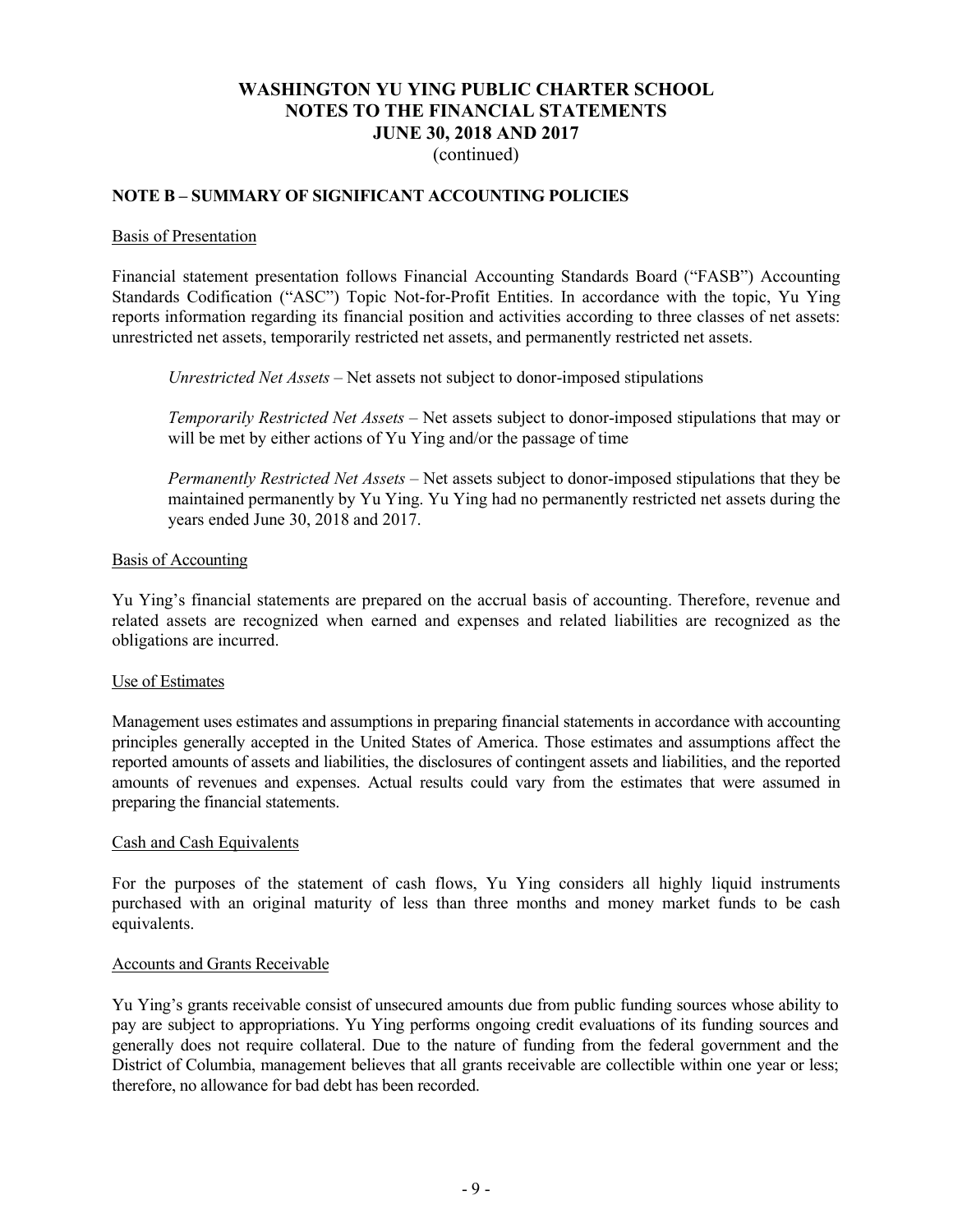(continued)

## **NOTE B – SUMMARY OF SIGNIFICANT ACCOUNTING POLICIES** – continued

#### Accounts and Grants Receivable – continued

Accounts receivables related to program service fees are recognized as revenue on the accrual basis of accounting at the time the program activity has occurred. Credit is extended for a period of 60 days with no interest accrual at which time payment is considered delinquent. Accounts receivables are written off as uncollectible when payment has not been received after 180 days.

#### Property and Equipment

Property and equipment are carried at cost or, if donated, at the approximate fair value at the date of donation. Yu Ying capitalizes all expenditures for property and equipment over \$1,000. Depreciation is computed using the straight line method over the estimated useful lives of the assets, which ranges from 3 to 40 years. When assets are sold or otherwise disposed of, the asset and related accumulated depreciation and amortization are removed from the accounts, and any remaining gain or loss is included in operations. Repairs and maintenance are charged to expense when incurred.

#### Debt Issuance Costs

Costs incurred in the issuance of debt have been capitalized and are reported on the statement of financial position as a direct deduction, net of accumulated amortization, from the related debt liability. Debt issuance costs are amortized as interest expense using the straight-line method over the remaining period of the debt, which approximates the effective interest method.

#### Contributions

Contributions received are recorded as unrestricted, temporarily restricted or permanently restricted support, depending on the existence and/or nature of any donor restrictions. When a restriction expires (that is, when a stipulated time restriction ends or the purpose of the restriction is accomplished), temporarily restricted net assets are reclassified to unrestricted net assets and reported in the statement of activities as net assets released from restrictions. Restricted contributions whose restrictions are met in the same reporting period are shown as unrestricted contributions.

#### Grants

Grant revenues are received primarily from the District of Columbia Government. The grants are subject to audit by the grantor agencies. Such audits could result in a request for reimbursement by the agency for expenditures disallowed under the terms and conditions of the appropriate grantor. No provision for possible adjustment has been made in the accompanying financial statements because, in the opinion of management, such adjustment, if any, would not have a material effect on the financial statements.

#### Program Service Fees

Program service fee revenue is primarily from before and after care programs, paid meals, and other programs and is recognized when the service is provided.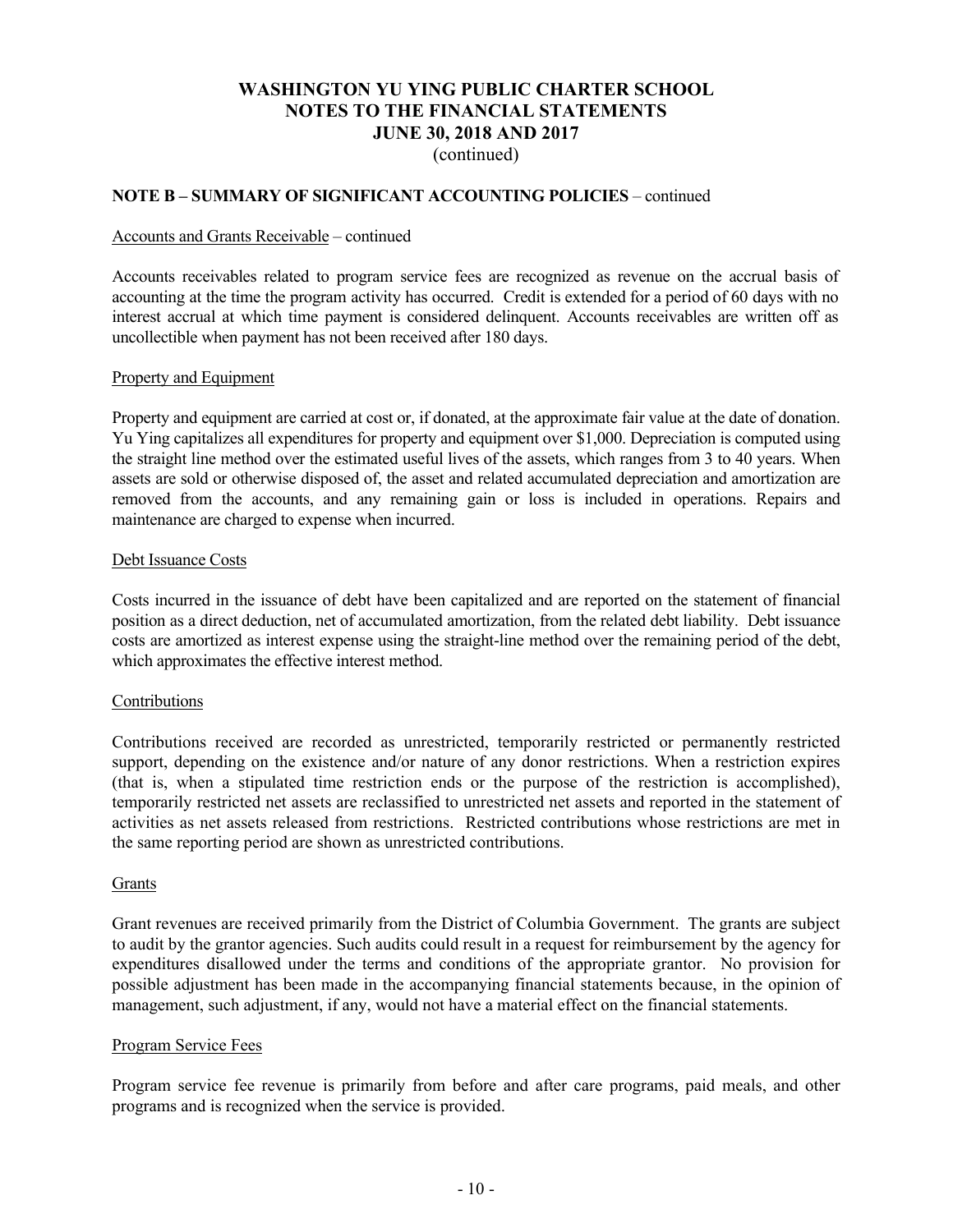(continued)

## **NOTE B – SUMMARY OF SIGNIFICANT ACCOUNTING POLICIES** – continued

#### Per Pupil Appropriations

Yu Ying receives a student allocation on a per-pupil basis from the District of Columbia to cover the cost of academic expenses. Deferred revenue result from per pupil appropriated revenue and other income received in the current fiscal year and deferred until the next fiscal year in which the service is provided. Per pupil appropriated revenue is recognized during the period for which the associated educational services are provided. Per pupil appropriation revenue includes \$1,178,359 and \$917,822 for the years ended June 30, 2018 and 2017, respectively, for enhancements, such as special education, English language learners, and at risk students.

#### Functional Expenses

The costs of providing Yu Ying's various programs and supporting services have been summarized on a functional basis in the accompanying Statements of Activities. Accordingly, certain costs have been allocated among the programs, management and general and fundraising services benefited.

#### Donated Services and Materials

Donated materials are recorded at fair market value at the date of donation. Yu Ying received donated materials in the amount of \$10,987 and \$7,336 for the years ended June 30, 2018 and 2017, respectively. Donated services are recognized at their fair value if the service requires specialized skills and the services would typically need to be purchased, if not donated. Contributed services and promises to give services that do not meet the above criteria are not recognized. Yu Ying received donated legal, construction, silent auction, and communication services in the amount of \$180,650 and \$74,722 for the years ended June 30, 2018 and 2017, respectively.

## **NOTE C – INCOME TAXES**

Yu Ying qualifies as an organization exempt from federal income tax, except on unrelated business activities, under Section  $501(c)(3)$  of the Internal Revenue Code. In addition, Yu Ying is classified as an entity that is not a private foundation under Section 509(a)(1).

Yu Ying believes that it has appropriate support for any tax positions taken, and as such, does not have any uncertain tax positions that are material to the financial statements or that would have an effect on its taxexempt status. There are no unrecognized tax benefits or liabilities that need to be recorded.

Yu Ying's information returns are subject to examination by the Internal Revenue Service for a period of three years from the date they were filed, except under certain circumstances. Yu Ying's information returns for the years 2014 through 2016 are open for examination by the Internal Revenue Service, although no request has been made as of the date of these financial statements.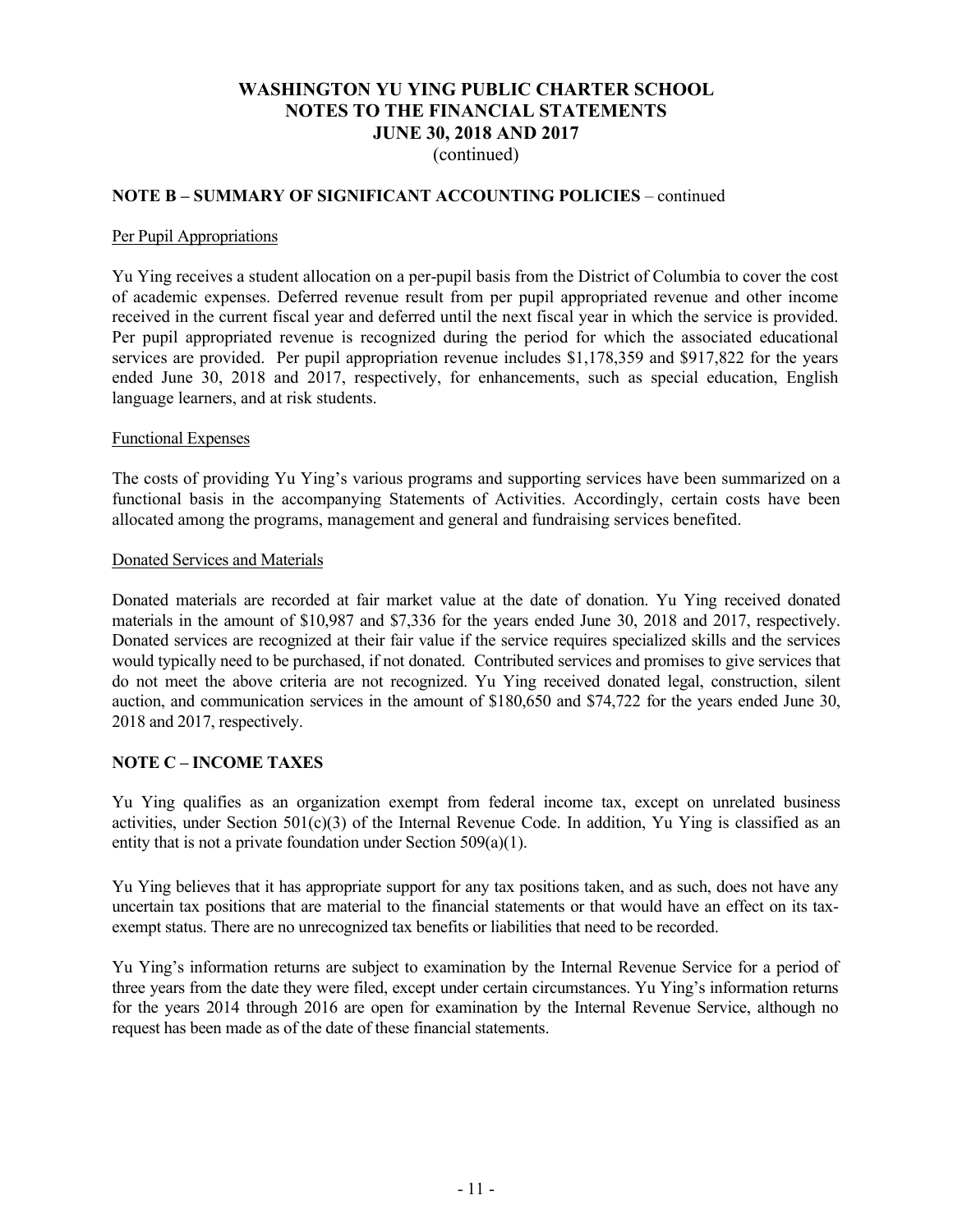(continued)

### **NOTE D – PROPERTY AND EQUIPMENT**

The following is a summary of property and equipment at June 30:

|                                  | 2018            | 2017 |            |  |
|----------------------------------|-----------------|------|------------|--|
|                                  |                 |      |            |  |
| Land                             | \$<br>3,070,000 | \$   | 3,070,000  |  |
| <b>Building</b>                  | 14,263,233      |      | 14,257,833 |  |
| Furniture and equipment          | 411,794         |      | 412,141    |  |
| Computer equipment               | 388,256         |      | 358,905    |  |
| Equipment under capital lease    | 57,959          |      | 57,959     |  |
|                                  | 18, 191, 242    |      | 18,156,838 |  |
| Less: allowance for depreciation | 2,984,984       |      | 2,550,967  |  |
| Property and Equipment, Net      | 15,206,258      | S    | 15,605,871 |  |

Depreciation and amortization expense for the years ended June 30, 2018 and 2017 was \$457,605 and \$481,857, respectively. During 2016, Yu Ying entered into capital lease agreements for copier equipment. Accumulated depreciation includes accumulated amortization of capital leased equipment in the amount of \$38,592 and \$27,000 as of June 30, 2018 and 2017, respectively. Amortization expense related to capital leased equipment was \$11,591 and \$11,592 for the years ended June 30, 2018 and 2017, respectively.

## **NOTE E – LONG-TERM DEBT**

#### Revenue Bonds

During February 2012, an outstanding construction line of credit balance with Eagle Bank was converted into tax-exempt District of Columbia Revenue Bonds, Series 2012, issued for \$10,275,000 ("Series 2012 Bond"). The Series 2012 Bond was collateralized by Yu Ying's real estate, Yu Ying's per pupil facility allowance, and all future unrestricted philanthropic pledges. The Series 2012 Bond was scheduled to mature March 1, 2037. The Series 2012 Bond payments were payable monthly and comprised of principal plus interest at 4.00% per annum through March 1, 2017. Prepayment of the Series 2012 Bond, in whole or in part, was subject to a redemption percentage and additional fees and expenses.

On October 1, 2014, the Series 2012 Bond agreement was amended and restated to make certain modifications to the terms of the Series 2012 Bonds and issue \$3,921,433 of tax-exempt District of Columbia Revenue Bonds, Series 2014 ("Series 2014 Bond"). The Series 2012 Bond, with a remaining principal balance of \$9,593,567, was purchased by the owner of the Series 2014 Bond. The Series 2014 Bond was issued to refinance existing debts, finance approved construction costs, and pay approved loan costs related to the tax-exempt debt.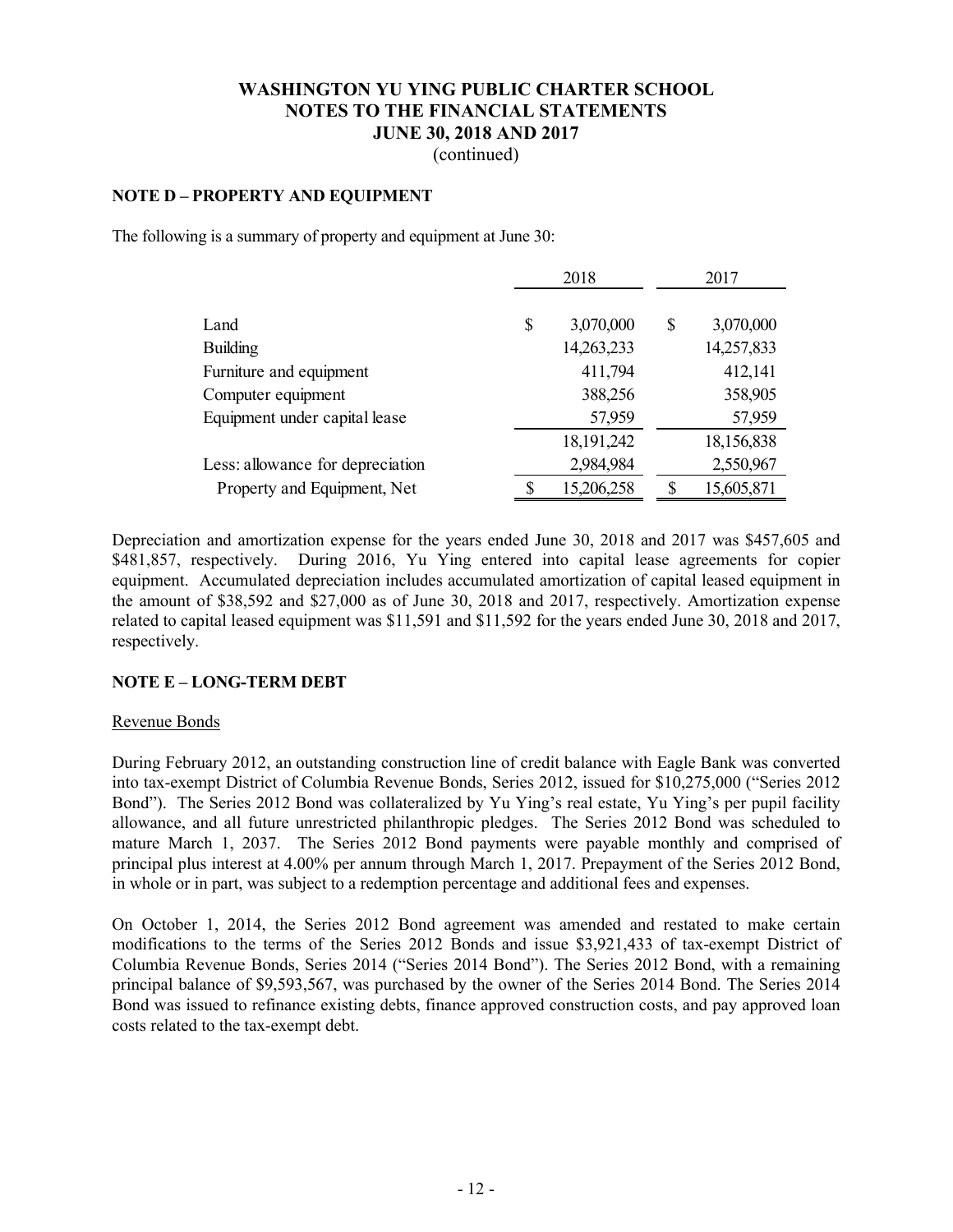(continued)

## **NOTE E – LONG-TERM DEBT** – continued

#### Revenue Bonds – continued

The amended Series 2012 Bond and Series 2014 Bond (collectively, the "Bonds") are collateralized by all assets of Yu Ying located or used in connection with operations at Yu Ying's current location. The Bonds are scheduled to mature October 1, 2044, and are paid over a 23 year amortization schedule. Interest plus principal payments are due monthly at a variable rate of 78% of the one-month LIBOR rate plus 1.75%, adjusted monthly, through December 31, 2017. Effective January 1, 2018, the interest rate was modified per the terms of the bonds to reflect the federal tax rate change and the rate was increased to 94.8% of LIBOR plus 2.13%. The variable interest rate, adjusted monthly, of subsequent periods will be determined by a market agent in accordance with the Bonds' documents. As of June 30, 2018 and 2017, the variable rate at which interest accrued was 3.64% and 2.66% per annum, respectively.

The debt agreements contain certain restrictive, financial, and nonfinancial covenants. In the opinion of management, Yu Ying has complied with the required covenants for 2018 and 2017.

#### Derivative Instrument

Yu Ying entered into an interest rate swap agreement effective October 3, 2014 with a termination date of October 1, 2021. The interest rate swap instrument, which has been designated as a cash flow hedge, was not determined to be fully effective. Yu Ying's interest rate swap has a notional amount of \$6,757,500, which is one half of the outstanding debt principal at October 1, 2014. Under the interest rate swap agreement, Yu Ying is to pay a fixed rate of 3.64% per annum on a monthly basis, while receiving a variable rate of 78% of the one-month LIBOR rate plus 1.75%, adjusted monthly. Subject to the terms of the agreement, upon an event of default or termination, the non-defaulting party has the option to terminate the agreement prior to the termination date.

Net settlement payments, which are made monthly, are recorded as interest expense in the accompanying financial statements. The fair value of the interest rate swap as of June 30, 2018 and 2017 is an asset and a liability of \$41,760 and (\$148,067), respectively. Changes in the fair value of the interest rate swap are reported in the statement of activities.

| riic following summarizes folig-term ucor as of June 50.                                                                                                     |   |            |      |            |
|--------------------------------------------------------------------------------------------------------------------------------------------------------------|---|------------|------|------------|
|                                                                                                                                                              |   | 2018       | 2017 |            |
| District of Columbia Revenue Bonds (Washington Yu Ying<br>Public Charter School Issue) Series 2012<br>District of Columbia Revenue Bonds (Washington Yu Ying | S | 8,539,239  | S    | 8,840,575  |
| Public Charter School Issue) Series 2014                                                                                                                     |   | 3,490,097  |      | 3,613,433  |
| Total                                                                                                                                                        |   | 12,029,336 |      | 12,454,008 |
| Less: current maturity                                                                                                                                       |   | (440,000)  |      | (424, 672) |
| Less: debt issuance costs, net of accumulated amortization                                                                                                   |   | (219,223)  |      | (230,612)  |
| Long-Term Debt, Net                                                                                                                                          | S | 11,370,113 | S    | 11,798,724 |

The following summarizes long-term debt as of June 30: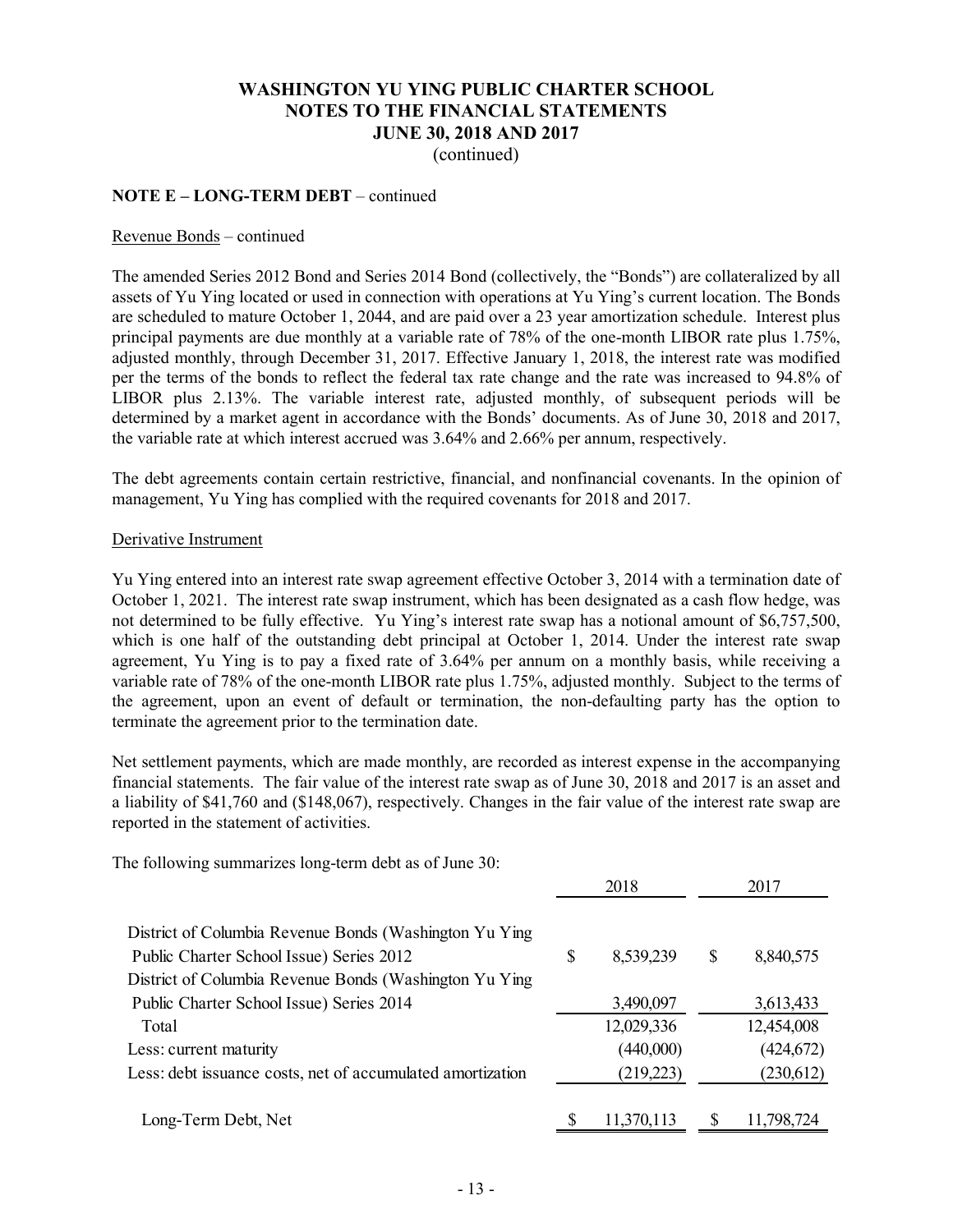(continued)

## **NOTE E – LONG-TERM DEBT** – continued

Yu Ying reports debt issuance costs as a direct deduction from the carrying amount of the related debt and amortization of debt issuance costs as interest expense. The amortization of debt issuance costs as interest expense for the years ended June 30, 2018 and 2017 was \$11,391 and \$11,388, respectively.

Debt issuance costs and accumulated amortization are as follows as of June 30:

|                                | 2018     | 2017 |          |  |
|--------------------------------|----------|------|----------|--|
|                                |          |      |          |  |
| Debt issuance costs            | 261,931  |      | 261,929  |  |
| Less: accumulated amortization | (42,708) |      | (31,317) |  |
| Debt Issuance Costs, Net       | 219.223  |      | 230,612  |  |

Aggregate annual maturities of the debt are as follows for the years ending June 30:

| 2019       | \$ | 440,000    |
|------------|----|------------|
| 2020       |    | 454,332    |
| 2021       |    | 471,664    |
| 2022       |    | 489,996    |
| 2023       |    | 507,332    |
| Thereafter |    | 9,666,012  |
| Total      | ς  | 12,029,336 |

## **NOTE F – FAIR VALUE MEASUREMENTS**

Fair value, as defined in the fair value measurement accounting guidance, is the price that would be received to sell an asset or paid to transfer a liability in an orderly transaction between market participants at the measurement date, or exit price.

The guidance on fair value measurement accounting requires that Yu Ying make assumptions market participants would use in pricing an asset or liability based on the best information available. Yu Ying considers factors that were not previously measured when determining the fair value of financial instruments. These factors include nonperformance risk (the risk that the obligation will not be fulfilled) and credit risk, of the reporting entity (for liabilities) and of the counterparty (for assets). The fair value measurement guidance prohibits inclusion of transaction costs and any adjustments for blockage factors in determining the instruments' fair value. The principal or most advantageous market should be considered from the perspective of the reporting entity.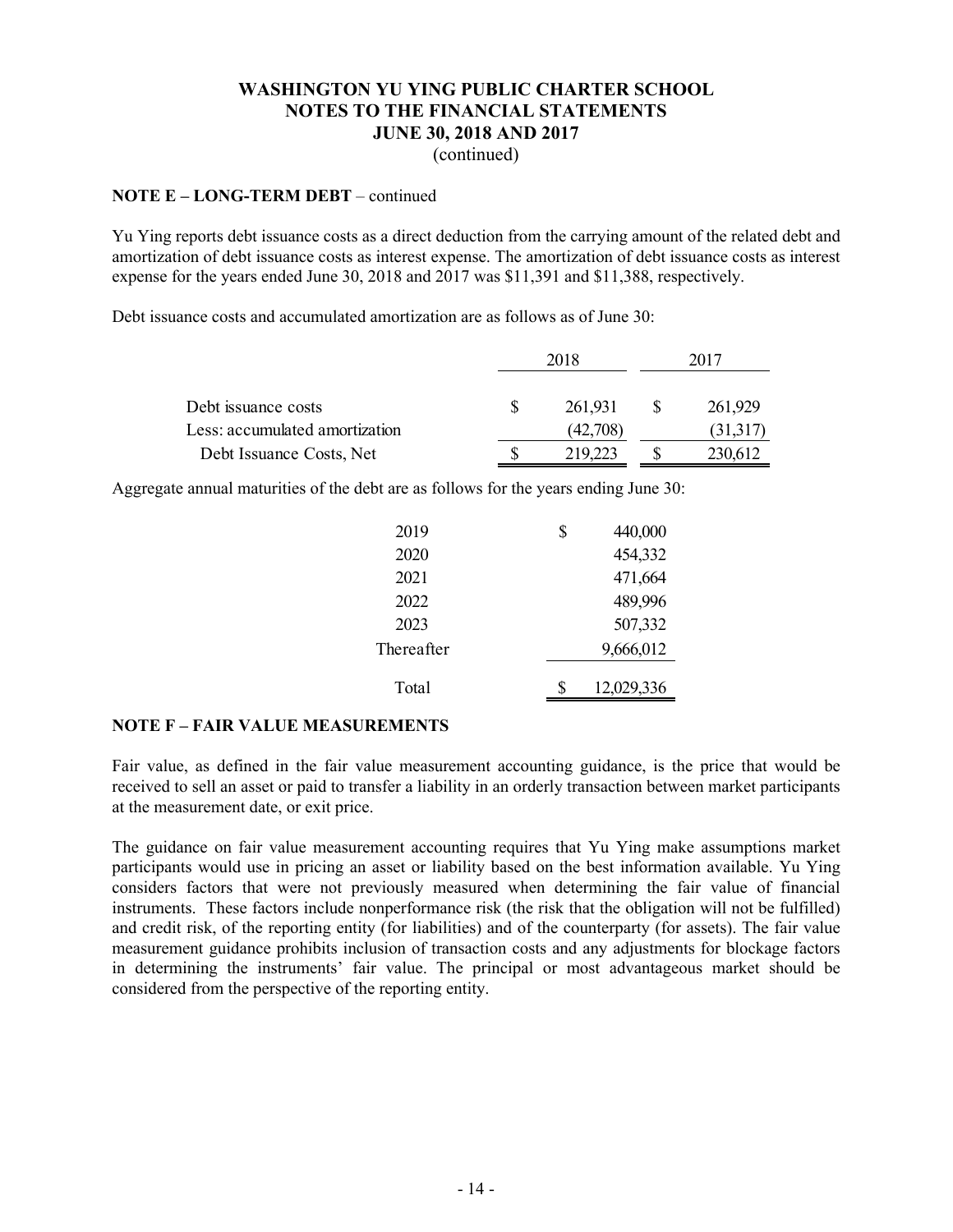(continued)

## **NOTE F – FAIR VALUE MEASUREMENTS** – continued

Fair value, where available, is based on observable quoted market prices. Where observable prices or inputs are not available, several valuation models and techniques are applied. These models and techniques attempt to maximize the use of observable inputs and minimize the use of unobservable inputs. The process involves varying levels of management judgment, the degree of which is dependent on the price transparency of the instruments or market and the instruments' complexity.

To increase consistency and enhance disclosure of the fair value of financial instruments, the fair value measurement accounting guidance established a fair value of inputs to the valuation technique, into a three-level fair value hierarchy. A financial instrument's level within the fair value hierarchy is based on the lowest level of input significant to the fair value measurement, where level 1 is the highest and level 3 is the lowest. The three levels are defined as follows:

Level 1 – Observable inputs such as quoted prices in active markets. Active markets are those in which transactions for the asset or liability occur with sufficient frequency and volume to provide pricing information on an ongoing basis.

Level 2 – Inputs other than quoted prices in active markets that are either directly or indirectly observable. These include quoted market prices for similar assets or liabilities, quoted market prices for identical or similar assets in markets that are not active, adjusted quoted market prices, inputs from observable data such as interest rate and yield curves, volatilities or default rates observable at commonly quoted intervals or inputs derived from observable market data by correlation or other means.

Level 3 – These are investments where values are based on prices or valuation techniques that require inputs that are both unobservable and significant to the overall fair value measurement. These inputs reflect certain assumptions by management about the assumptions market participants would use in pricing the investments. These investments include non-readily marketable securities that do not have an active market.

The fair value of Yu Ying's interest rate swap (level 3) is based on a calculated mathematical approximation of market values derived from proprietary models of a third party specialist. These valuations are determined on mid-market basis and do not include bid/offered spread that would be reflected in an actual price quotation. These valuations and models rely on certain assumptions regarding past, present, and future market conditions.

The following table summarizes the activity for fair value measurements of assets (liabilities) using significant unobservable inputs (level 3):

|                                                                | 2018                 | 2017 |                      |  |
|----------------------------------------------------------------|----------------------|------|----------------------|--|
| Fair Value, beginning of year<br>Changes in interest rate swap | (148,067)<br>189,827 |      | (439,543)<br>291,476 |  |
| Fair Value, end of year                                        | 41,760               |      | 148,067              |  |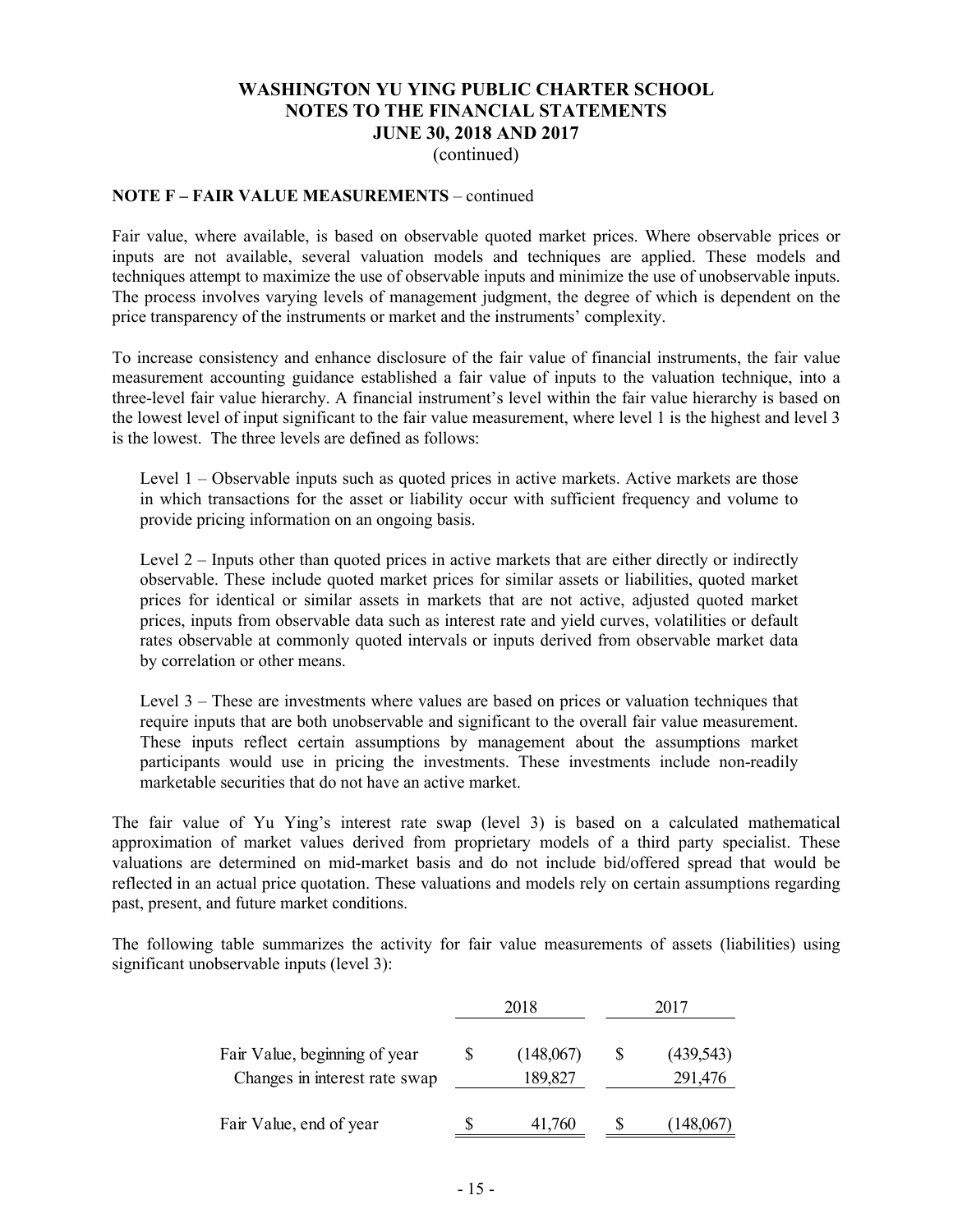(continued)

## **NOTE F – FAIR VALUE MEASUREMENTS** – continued

In April 2018, Yu Yung transferred \$2,100,000, of its cash into money market and fixed income funds. These are valued at the closing price reported in the active market in which the individual securities are traded*.* The fair values of corporate bonds have been provided by Yu Ying's investments managers and custodian banks and use a variety of pricing sources to determine market valuations, including indexes for each sector of the market. The fair value of money market funds is valued by carrying amount, which approximates fair value.

The following table presents Yu Ying's fair value hierarchy for investments measured at fair value on a recurring basis as of June 30, 2018:

|                 | Level 1   | Level 2                  |    | Level 3                  | Total     |
|-----------------|-----------|--------------------------|----|--------------------------|-----------|
| Cash            | 221,329   |                          | D  | $\overline{\phantom{a}}$ | 221,329   |
| Money Market    | 18,696    | $\overline{\phantom{0}}$ |    |                          | 18,696    |
| Corporate bonds | 362,188   |                          |    |                          | 362,188   |
| Mutual funds    | 1,165,506 |                          |    |                          | 1,165,506 |
| <b>Bonds</b>    | 340,433   | -                        |    |                          | 340,433   |
| Total           | 2,108,152 |                          | ۰D | $\overline{\phantom{0}}$ | 2,108,152 |

Net investment income (loss) consists of the following for the years ended June 30, 2018:

| Net realized and unrealized loss | 2,436   |
|----------------------------------|---------|
| Investment fee                   | (1,080) |
| Dividends and interest           | 6,796   |
| Net investment income            | 8.152   |

## **NOTE G – TEMPORARILY RESTRICTED NET ASSETS**

Temporarily restricted net assets are restricted for the following purposes as of June 30:

|                  | 2018         |    | 2017   |  |
|------------------|--------------|----|--------|--|
| Talent retention | \$<br>71,780 | \$ |        |  |
| Technology       | 1,321        |    | 20,399 |  |
| Other            | 16,382       |    | 6,607  |  |
| Total            | 89,483       | ۰D | 27,006 |  |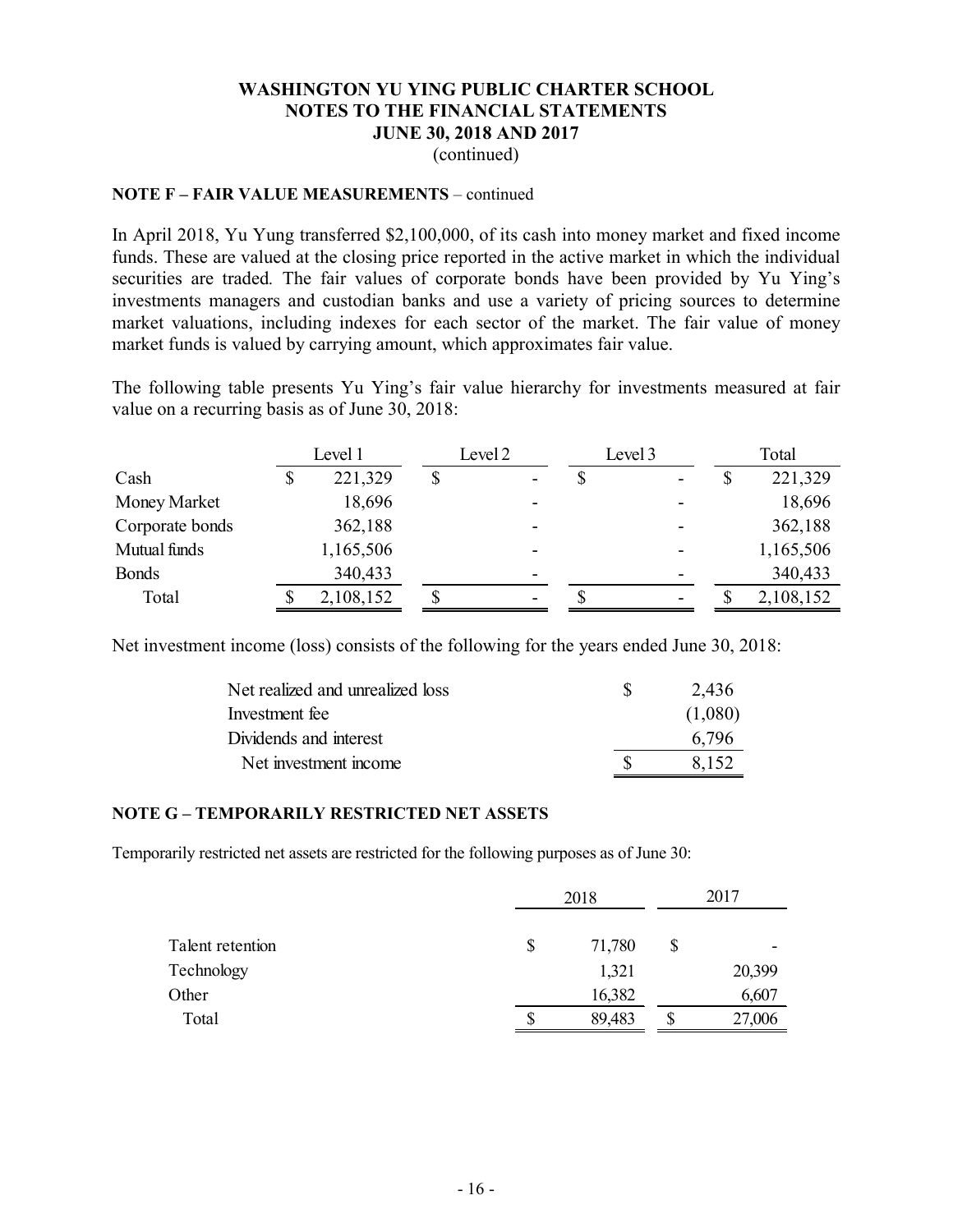(continued)

## **NOTE H – RETIREMENT PLAN**

During January 2014, a qualified 401(k) Plan was established for eligible employees after one year of employment. The 401(k) Plan allows participants to make voluntary contributions up to the maximum amount allowable by the Internal Revenue Code. Yu Ying matches the employee's contribution up to 3% of the employee's salary, subject to a vesting schedule. Total expenses related to the Plan for the years ended June 30, 2018 and 2017 totaled \$97,943 and \$101,177, respectively.

## **NOTE I – CONTINGENCIES**

Yu Ying receives revenue from government grants and contracts that are subject to inspection and audit by the appropriate funding agency. The purpose is to determine whether program funds were used in accordance with their respective guidelines and regulations. The potential exists for disallowance of previously funding program costs. Yu Ying is of the opinion that disallowance, if any, arising from such audits will not have a material effect on the financial statements. Yu Ying has no provisions for the possible disallowance of program costs on its financial statements,

## **NOTE J – CONCENTRATIONS**

Yu Ying is dependent on per-pupil funding from the District of Columbia Public School System, as authorized by the District of Columbia Public Charter School Board. During the years ended June 30, 2018 and 2017, 83% and 83% of total support was provided by per-pupil funding, respectively.

Yu Ying maintains its cash in two financial institutions. The cash balances are insured by the Federal Deposit Insurance Corporation ("FDIC") up to \$250,000. Yu Ying's cash routinely exceeds the FDIC limit. Management does not believe Yu Ying is exposed to any significant credit risk on its cash and cash equivalents.

## **NOTE K – RELATED PARTIES**

The Yu Ying Center for Global Citizenship (the "Center") was incorporated as a non-profit corporation on April 4, 2018 to assist with initiatives for the School by advancing the field of Chinese language acquisition, by developing and selling Chinese education materials and services, providing training, workshops and conferences and other similar endeavors. As of June 30, 2018, the Center's Board of Trustees were the Executive Director, Chief Operating Officer and the Chair of the School. There were no activities related to the Center during the fiscal year ending June 30, 2018.

## **NOTE L - SUBSEQUENT EVENTS**

In preparing these financial statements, Yu Ying's management has evaluated events and transactions for potential recognition or disclosure through October 15, 2018, which is the date the financial statements were available to be issued. There were no additional events or transactions that were discovered during the evaluation that required further recognition or disclosure.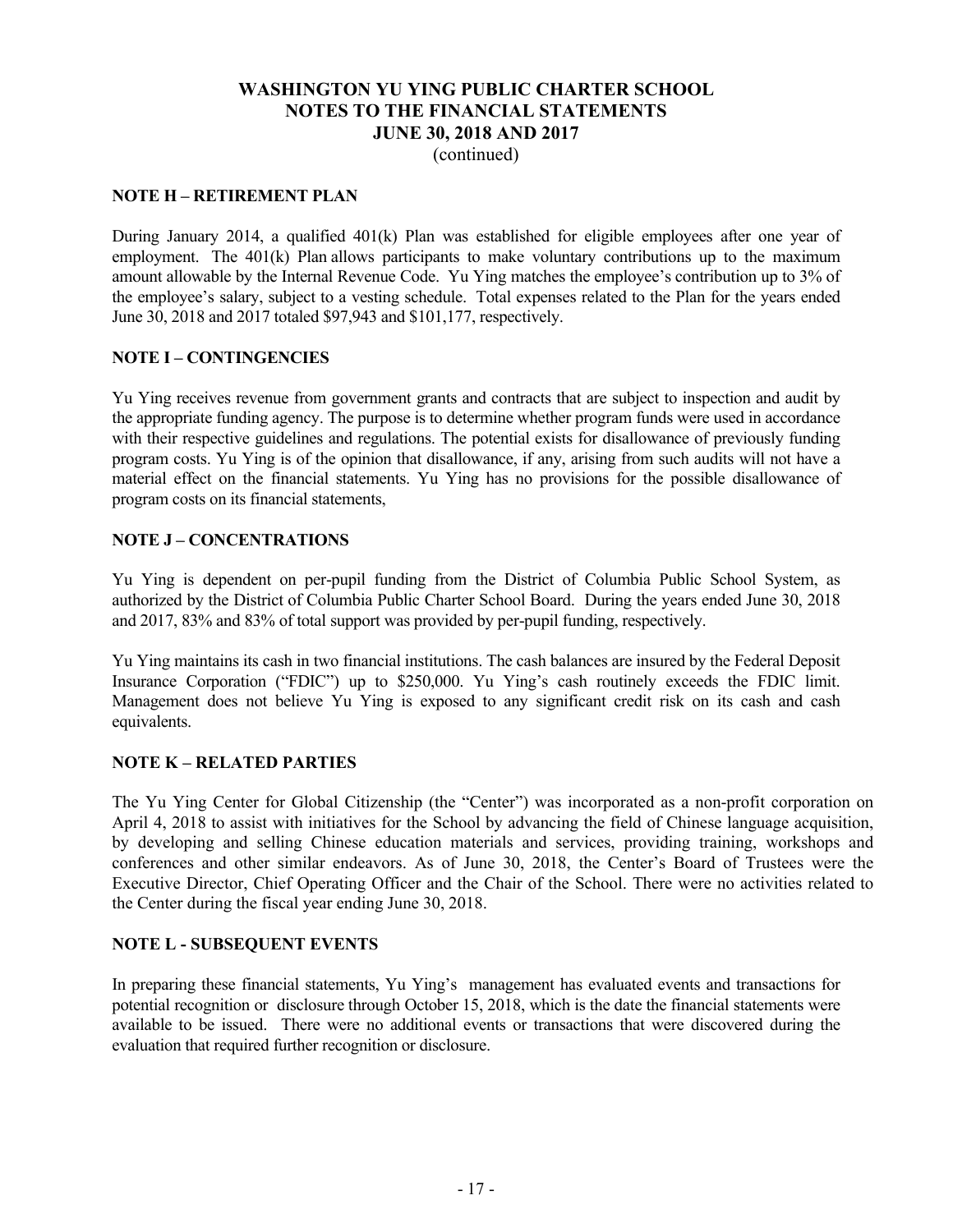

1730 Rhode Island Avenue, NW Suite 800 Washington, DC 20036 (202) 296-3306 Fax: (202) 296-0059

## **INDEPENDENT AUDITOR'S REPORT ON INTERNAL CONTROL OVER FINANCIAL REPORTING AND ON COMPLIANCE AND OTHER MATTERS BASED ON AN AUDIT OF FINANCIAL STATEMENTS PERFORMED IN ACCORDANCE WITH** *GOVERNMENT AUDITING STANDARDS*

Board of Trustees Washington Yu Ying Public Charter School Washington, DC

We have audited, in accordance with the auditing standards generally accepted in the United States of America and the standards applicable to the financial audits contained in the *Government Auditing Standards* issued by the Comptroller General of the United States, the financial statements of the Washington Yu Ying Public Charter School (a nonprofit organization) ("Yu Ying"), which comprise the statement of financial position as of June 30, 2018, and the related statements of activities, functional expenses, and cash flows, for the year then ended, and the related notes to the financial statements, and have issued our report thereon dated October 15, 2018.

## **Internal Control over Financial Reporting**

In planning and performing our audit of the financial statements, we considered Yu Ying's internal control over financial reporting (internal control) to determine the audit procedures that are appropriate in the circumstances for the purpose of expressing our opinions on the financial statements, but not for the purpose of expressing an opinion on the effectiveness of Yu Ying's internal control. Accordingly, we do not express an opinion on the effectiveness of Yu Ying's internal control.

A *deficiency in internal control* exists when the design or operation of a control does not allow management or employees, in the normal course of performing their assigned functions, to prevent, or detect and correct misstatements on a timely basis. A *material weakness* is a deficiency, or a combination of deficiencies, in internal control such that there is a reasonable possibility that a material misstatement of the entity's financial statements will not be prevented, or detected and corrected on a timely basis. A *significant deficiency* is a deficiency, or a combination of deficiencies, in internal control that is less severe than a material weakness, yet important enough to merit attention by those charged with governance.

Our consideration of internal control over financial reporting was for the limited purpose described in the first paragraph of this section and was not designed to identify all deficiencies in internal control over financial reporting that might be material weaknesses or significant deficiencies. Given these limitations, during our audit we did not identify any deficiencies in internal control that we consider to be material weaknesses. However, material weaknesses may exist that have not been identified.